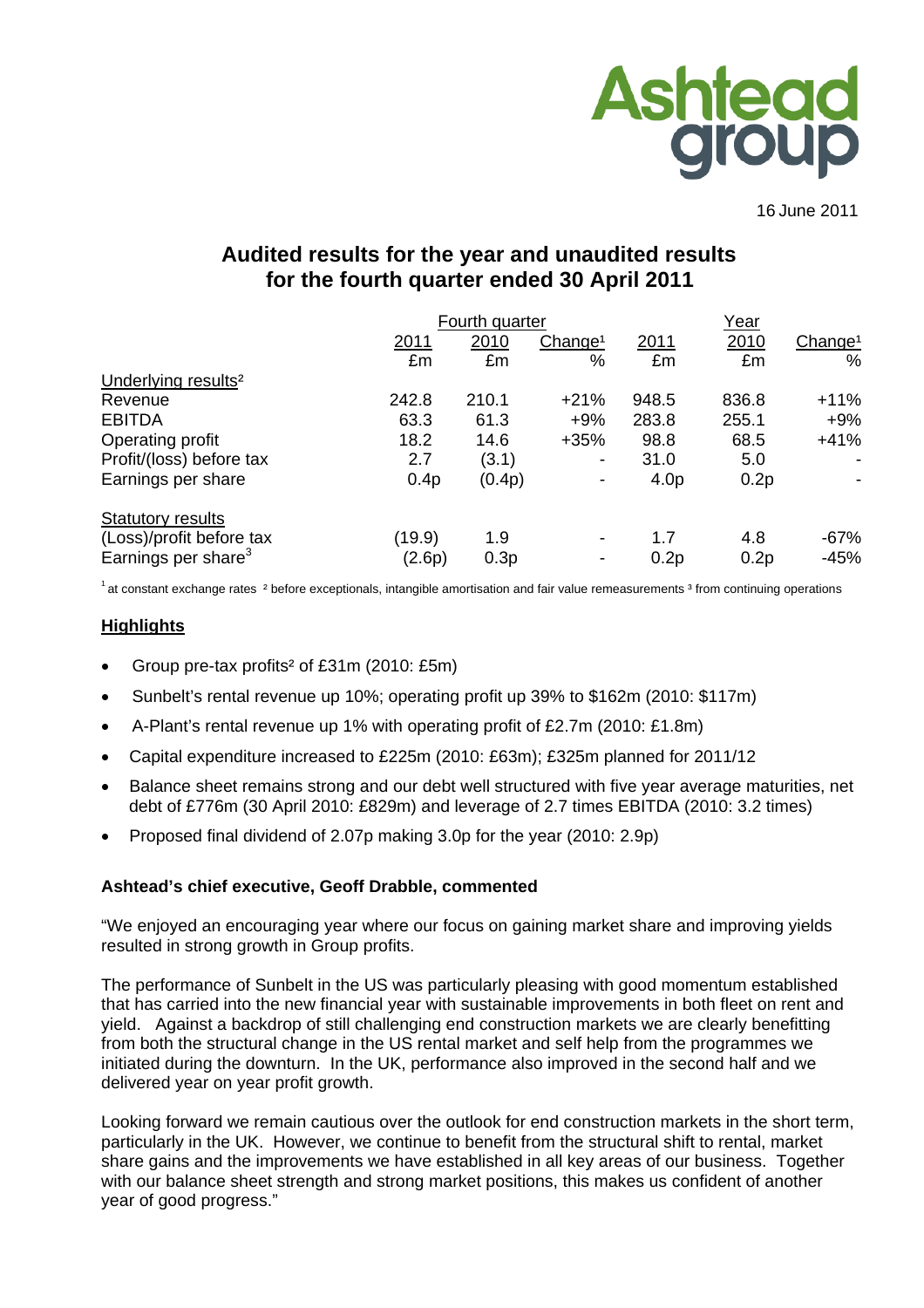Contacts:

Geoff Drabble Chief executive Geoff Drabble Chief executive<br>
Ian Robson Finance director (1990) 020 7726 9700

Brian Hudspith Maitland 1980 120 1379 5151

Geoff Drabble and Ian Robson will host a meeting for equity analysts to discuss the results at 9.30 am on Thursday 16 June at the offices of RBS Hoare Govett at 250 Bishopsgate, London EC2M 4AA. This meeting will be webcast live via the Company's website at [www.ashtead-group.com](http://www.ashtead-group.com/) and a replay will be available from shortly after the call concludes. A copy of this announcement and the slide presentation used for the meeting will also be available for download on the Company's website. A conference call for bondholders will begin at 4pm (11am EST).

Analysts and bondholders have already been invited to participate in the meeting and conference call but anyone not having received dial-in details should contact the Company's PR advisers, Maitland (Astrid Wright) at +44 (0)20 7379 5151.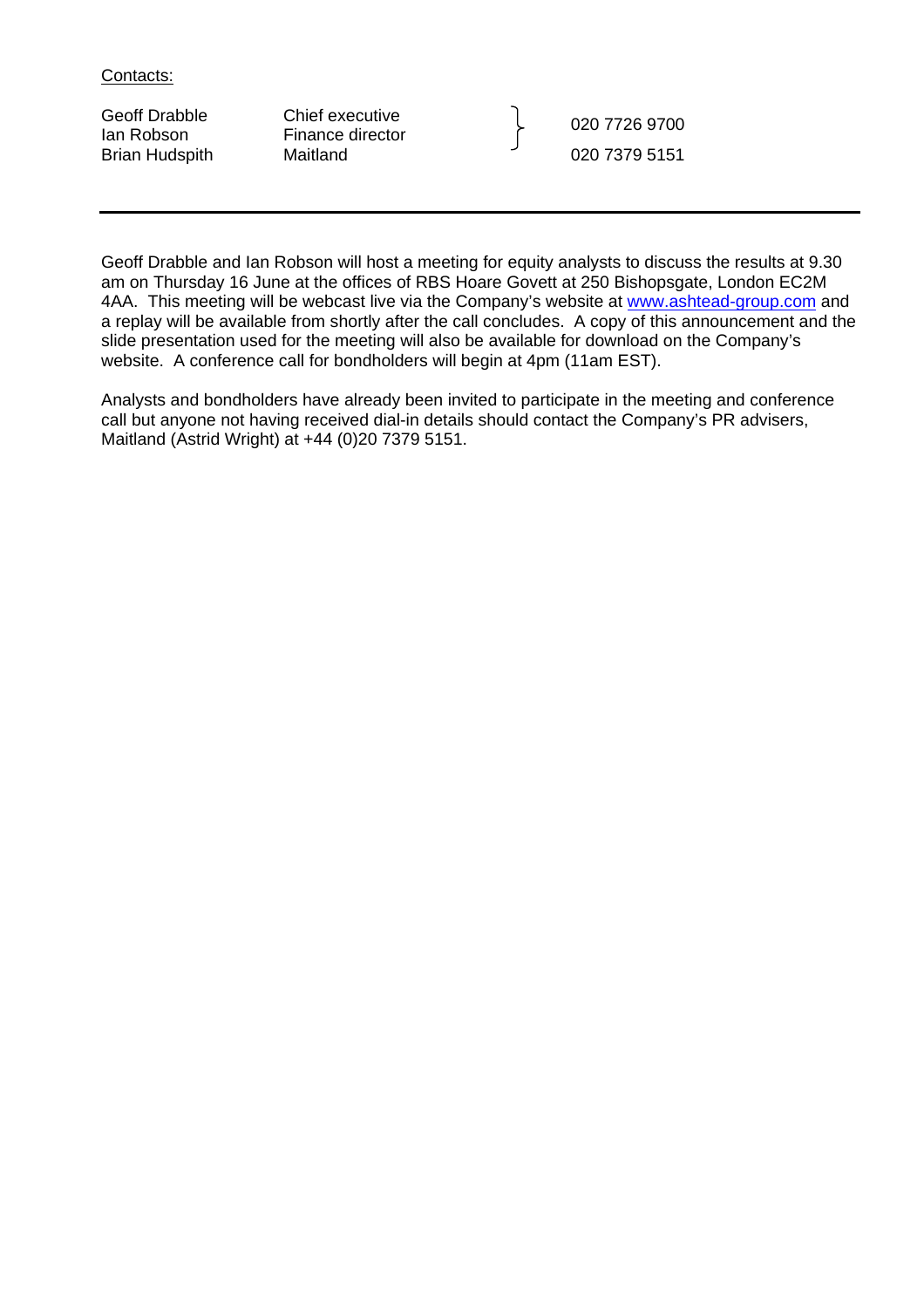### **Trading results**

|                                                                                                                                                                                                                                                  |                         | Revenue                 |                                 | <b>EBITDA</b>                          | Operating profit                                                 |                                                     |  |
|--------------------------------------------------------------------------------------------------------------------------------------------------------------------------------------------------------------------------------------------------|-------------------------|-------------------------|---------------------------------|----------------------------------------|------------------------------------------------------------------|-----------------------------------------------------|--|
|                                                                                                                                                                                                                                                  | <u>2011</u>             | 2010                    | <u> 2011</u>                    | 2010                                   | 2011                                                             | <u> 2010</u>                                        |  |
| Sunbelt in \$m                                                                                                                                                                                                                                   | 1,224.7                 | 1,080.5                 | 388.2                           | 350.8                                  | <u>162.1</u>                                                     | <u>116.6</u>                                        |  |
| Sunbelt in £m<br>A-Plant<br>Group central costs<br>Continuing operations<br>Net financing costs                                                                                                                                                  | 782.7<br>165.8<br>948.5 | 674.5<br>162.3<br>836.8 | 248.1<br>43.1<br>(7.4)<br>283.8 | 219.0<br>42.0<br>(5.9)<br><u>255.1</u> | 103.6<br>2.7<br>(7.5)<br>98.8<br>(67.8)                          | 72.7<br>1.8<br>6.0<br>68.5<br>(63.5)                |  |
| Profit before tax, exceptionals,<br>remeasurements and amortisation<br>Exceptional items (net)<br>Fair value remeasurements<br>Amortisation<br>Profit before taxation<br><b>Taxation</b><br>Profit attributable to equity holders of the Company |                         |                         |                                 |                                        | 31.0<br>(21.9)<br>(5.7)<br>( <u>1.7</u> )<br>1.7<br>(0.8)<br>0.9 | 5.0<br>(2.2)<br>5.5<br>(2.5)<br>5.8<br>(3.7)<br>2.1 |  |
| <u>Marqins</u><br><b>Sunbelt</b><br>A-Plant<br>Group                                                                                                                                                                                             |                         |                         | 31.7%<br>26.0%<br>29.9%         | 32.5%<br>25.9%<br>30.5%                | 13.2%<br>1.6%<br>10.4%                                           | 10.8%<br>1.1%<br>8.2%                               |  |

These results reflect a significant improvement in our business despite continued weakness in end construction markets. Group revenue improved by 13% (11% at constant exchange rates) to £949m (2010: £837m) reflecting strong growth in fleet on rent and yield in the US. This revenue growth, continued cost control and the business improvement programmes initiated over the last two years combined to generate underlying pre-tax profits of £31m for the year (2010: £5m).

Rental revenue grew 10% in Sunbelt to \$1,084m (2010: \$989m) reflecting a 5% increase in average fleet on rent, 3% growth in yield and a first-time contribution from Empire Scaffold which was acquired in January. Sunbelt's total revenue growth of 13% was enhanced by higher used equipment sales revenue as we began the cyclical reinvestment in our fleets and hence sold more used equipment. A-Plant's total revenue growth was 2% including 1% growth in rental revenue to £154m (2010: £152m). Its average fleet on rent grew 2% whilst yield declined by 1%.

Both Sunbelt and A-Plant demonstrated improving trends through the year which is reflected in fourth quarter performance. Sunbelt's Q4 rental revenue growth was 19% reflecting 6% growth in fleet on rent, 6% yield improvement and a first-time contribution from Empire. A-Plant's rental revenue growth in Q4 was 6% reflecting 4% yield growth and 2% growth in fleet on rent.

The improvement in our revenue and profit this year brought about some one-time cost increases as sales commission and staff incentives recovered from last year's depressed levels. Fuel costs also rose rapidly with the increasing oil price. However, tight cost control was maintained throughout the year which ensured that operating costs before depreciation and used equipment sold rose more slowly than rental revenue in both businesses. For the Group as a whole, operating costs (before depreciation and used equipment sold) rose by 7%, at constant exchange rates, to £610m.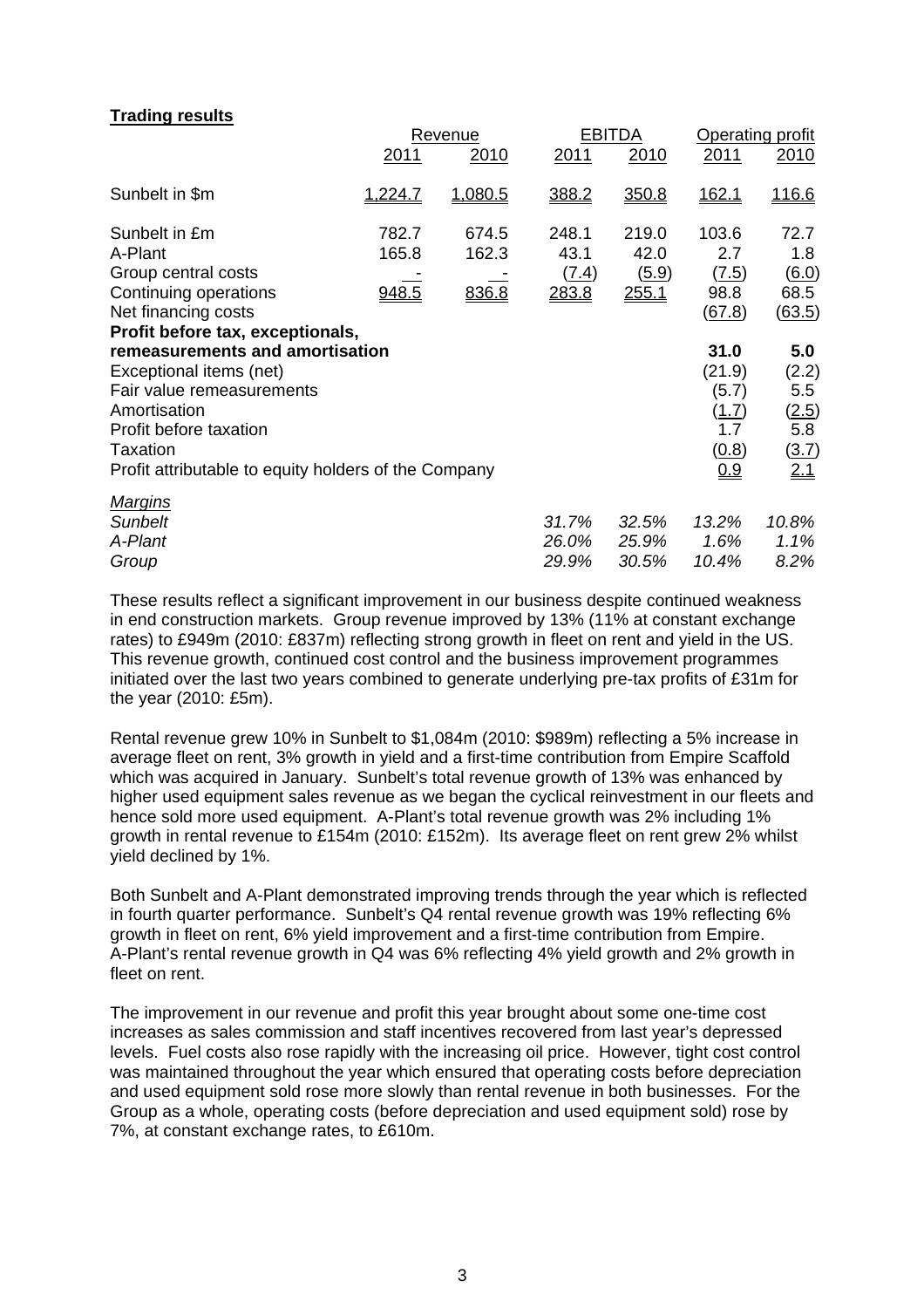Margins were impacted by significantly higher, but inherently lower margin, used equipment sales revenue this year of £61m (2010: £27m). Despite this, full year EBITDA margins were 32% in Sunbelt (28% at the low point of the last cycle in 2003) and 26% at A-Plant. For the Group as a whole the full year EBITDA margin was 30% (2010: 30%).

Depreciation expense declined 3% at constant rates to £185m reflecting the smaller average fleet size in the past fiscal year. This, and the factors discussed above, meant that the underlying operating profit for the year rose to \$162m (2010: \$117m) in Sunbelt and £3m in A-Plant (2010: £2m).

Reflecting these operating results, Group EBITDA before exceptional items grew by £29m or 9% at constant rates to £284m (2010: £255m) whilst the Group's underlying operating profit grew 41% at constant rates to £99m (2010: £68m).

Following the refinancing of our asset-based senior loan facility ('ABL facility') in November 2009, higher interest margins and an adverse translation effect from the stronger dollar meant there was an increase in the net financing cost for the year to £68m (2010: £63m) despite lower average debt levels. After interest, the underlying profit before tax for the Group increased to £31m (2010: £5m). The tax charge for the year was again stable at 35% of the underlying pre-tax profit with underlying earnings per share increasing to 4.0p (2010: 0.2p).

### Exceptional items and statutory results

There were no exceptional charges relating to operations this year or last. Instead, as previously reported, the exceptional charges of £22m incurred this year were all attributable to financing matters and comprised a £15m non-cash write-off of the unamortised deferred financing costs on the debt facilities renewed or redeemed in the year (the ABL facility following its renewal in March 2011 and the \$250m 8.625% senior secured notes redeemed in April 2011) and an early redemption fee of £7m on the notes.

After these exceptional finance charges, a non-cash charge of £6m relating to the remeasurement to fair value of the early prepayment option in our long-term debt and amortisation of acquired intangibles of £2m (2010: £2m), the reported profit before tax for the year was £2m (2010: £5m) whilst basic earnings per share was 0.2p (2010: 0.4p).

### **Capital expenditure**

As we began the cyclical reinvestment in our rental fleets, capital expenditure rose to £225m (2010: £63m) of which £202m was rental fleet replacement with the balance spent on delivery vehicles, property improvements and computers. Disposal proceeds were £65m (2010: £32m), giving net capital expenditure in the year of £160m (2010: £31m). The average age of the Group's rental fleet at 30 April 2011 was unchanged over the year at 44 months (2010: 44 months).

Moving forward we expect capital expenditure of about 175% of depreciation or around £325m gross and £250m net next year. We anticipate that by investing at around this level we will be able to grow Sunbelt's average fleet size by between 1% and 3% depending on demand.

### **Cash flow and net debt**

£54m (2010: £191m) of cash was generated from operations in the year after £143m of net payments for capital expenditure (2010: £12m) and £71m in interest and tax payments. £35m of the cash generated was spent on acquisitions and £15m was paid out to shareholders in dividends. The balance of £4m was applied to reduce outstanding net debt.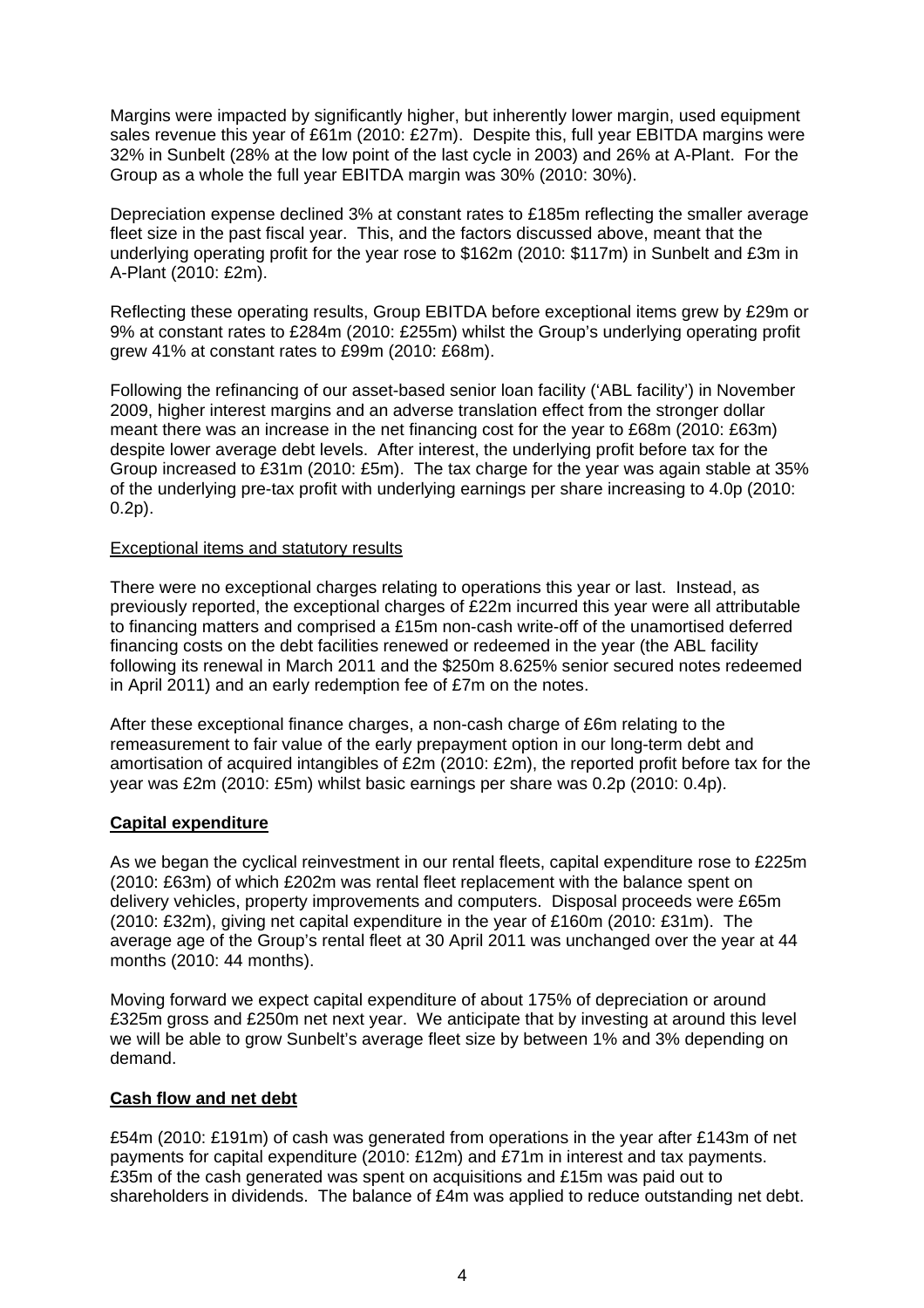Reflecting this and currency fluctuations which reduced debt by £73m in the year, net debt at 30 April 2011 was £776m (2010: £829m). The ratio of net debt to EBITDA was 2.7 times at 30 April 2011 (2010: 3.2 times).

Our renewed debt package remains well structured to enable us to take advantage of the next phase in the cycle. We retain substantial headroom on facilities which are committed for the long term, an average of 5.1 years at 30 April 2011, with the first maturity being on our ABL facility which now extends until March 2016. Availability on the ABL facility at 30 April 2011 was \$479m - significantly above the \$168m level at which the Group's entire debt package is effectively covenant free whilst, as previously reported, the average interest margin next year is reduced relative to the facilities in place in the past year.

### **Dividends**

Reflecting our policy of setting dividend levels in light of both profitability and cash generation at a level that is sustainable across the cycle, the Board is recommending a final dividend of 2.07p per share (2010: 2.0p) making 3.0p for the year (2010: 2.9p).

Payment of the 2010/11 dividend will cost £14.9m in total and is covered 1.3 times by underlying earnings. Whilst this coverage ratio is still quite low, given the cyclicality of the Group's earnings, the Board is comfortable that the proposed dividend level is appropriate. If approved at the forthcoming Annual General Meeting, the final dividend will be paid on 9 September 2011 to shareholders on the register on 19 August 2011.

### **Current trading and outlook**

The momentum we established throughout the past year has carried forward into May with encouraging levels of fleet on rent and yield growth. For the month, rental revenue grew by 21% in Sunbelt, measured in dollars, and by 11% in A-Plant.

Looking forward we remain cautious over the outlook for end construction markets in the short term, particularly in the UK. However, we continue to benefit from the structural shift to rental, market share gains and the improvements we have established in all key areas of our business. Together with our balance sheet strength and strong market positions, this makes us confident of another year of good progress.

#### **Forward looking statements**

This announcement contains forward looking statements. These have been made by the directors in good faith using information available up to the date on which they approved this report. The directors can give no assurance that these expectations will prove to be correct. Due to the inherent uncertainties, including both business and economic risk factors underlying such forward looking statements, actual results may differ materially from those expressed or implied by these forward looking statements. Except as required by law or regulation, the directors undertake no obligation to update any forward looking statements whether as a result of new information, future events or otherwise.

#### **Directors' responsibility statement on the annual report**

The responsibility statement below has been prepared in connection with the Company's Annual Report & Accounts for the year ended 30 April 2011. Certain parts thereof are not included in this announcement.

"The Board confirms to the best of its knowledge (a) the consolidated financial statements, prepared in accordance with IFRS as issued by the International Accounting Standards Board and IFRS as adopted by the EU, give a true and fair view of the assets, liabilities, financial position and profit of the Group; and (b) the Directors' Report includes a fair review of the development and performance of the business and the position of the Group, together with a description of the principal risks and uncertainties that it faces.

By order of the Board 15 June 2011"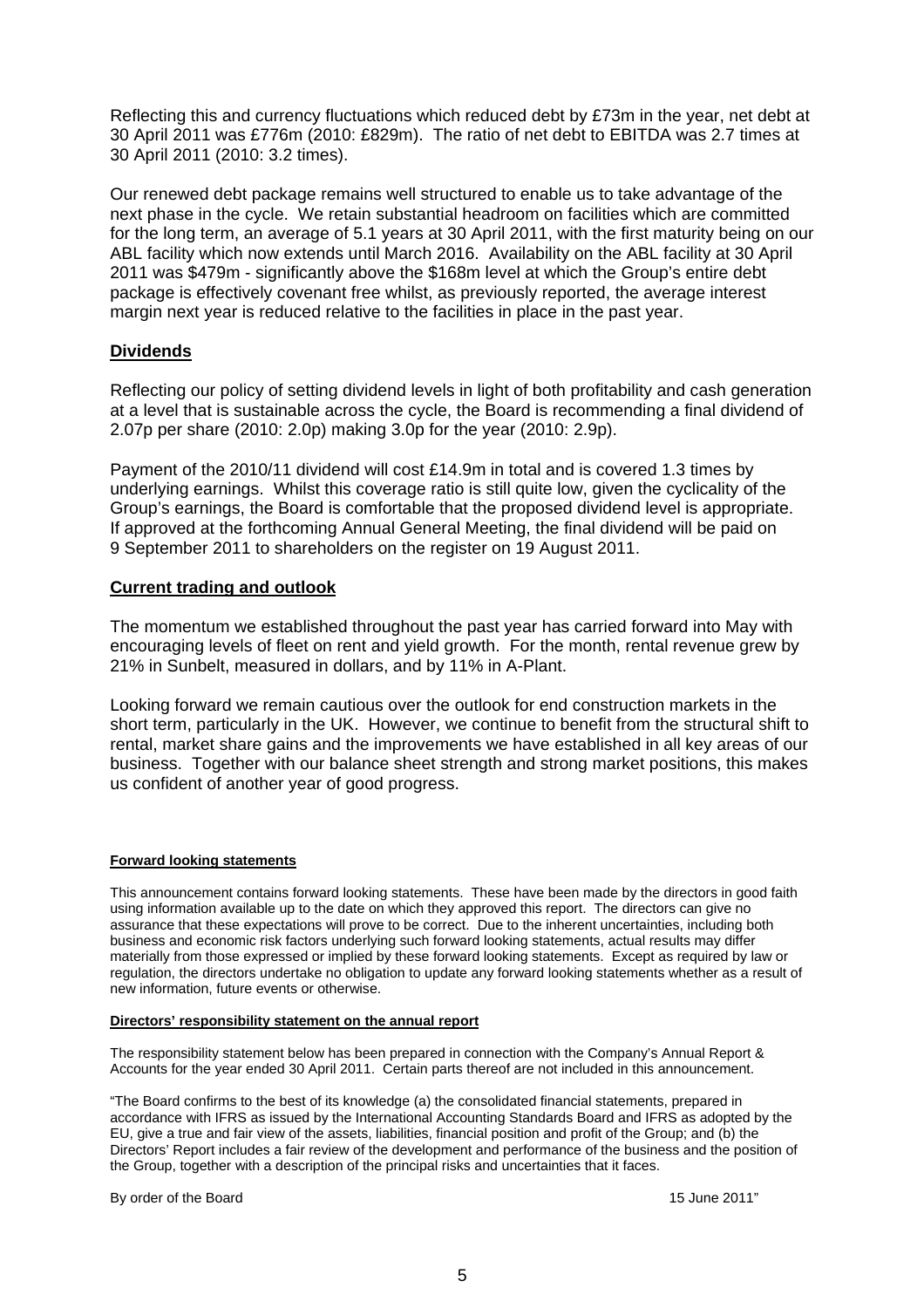# **CONSOLIDATED INCOME STATEMENT FOR THE THREE MONTHS ENDED 30 APRIL 2011**

|                                                                    |                                                              | 2011                                               |                                       |                                                                            | 2010                                                      |                                      |
|--------------------------------------------------------------------|--------------------------------------------------------------|----------------------------------------------------|---------------------------------------|----------------------------------------------------------------------------|-----------------------------------------------------------|--------------------------------------|
|                                                                    | <b>Before</b><br>exceptional items<br>and amortisation<br>£m | <b>Exceptional items</b><br>and amortisation<br>£m | Total<br>£m                           | <b>Before</b><br>exceptionals,<br>amortisation and<br>remeasurements<br>£m | Exceptionals,<br>amortisation and<br>remeasurements<br>£m | Total<br>£m                          |
| Fourth quarter - unaudited                                         |                                                              |                                                    |                                       |                                                                            |                                                           |                                      |
| <b>Revenue</b>                                                     |                                                              |                                                    |                                       |                                                                            |                                                           |                                      |
| Rental revenue<br>Sale of new equipment,                           | 208.7                                                        |                                                    | 208.7                                 | 188.6                                                                      |                                                           | 188.6                                |
| merchandise and consumables<br>Sale of used rental equipment       | 10.5<br>23.6<br>242.8                                        |                                                    | 10.5<br>23.6<br>242.8                 | 10.0<br>11.5<br>210.1                                                      |                                                           | 10.0<br>11.5<br>210.1                |
| <b>Operating costs</b>                                             |                                                              |                                                    |                                       |                                                                            |                                                           |                                      |
| Staff costs<br>Used rental equipment sold<br>Other operating costs | (77.4)<br>(20.2)<br>(81.9)<br>(179.5)                        | $\sim$                                             | (77.4)<br>(20.2)<br>(81.9)<br>(179.5) | (66.8)<br>(8.3)<br>(73.7)<br>(148.8)                                       | G.                                                        | (66.8)<br>(8.3)<br>(73.7)<br>(148.8) |
| <b>EBITDA*</b>                                                     | 63.3                                                         |                                                    | 63.3                                  | 61.3                                                                       |                                                           | 61.3                                 |
| Depreciation<br>Amortisation                                       | (45.1)                                                       | (0.7)                                              | (45.1)<br>(0.7)                       | (46.7)                                                                     | (0.5)                                                     | (46.7)<br>(0.5)                      |
| <b>Operating profit</b><br>Investment income                       | 18.2<br>0.9                                                  | (0.7)                                              | 17.5<br>0.9                           | 14.6<br>0.8                                                                | (0.5)<br>5.5                                              | 14.1<br>6.3                          |
| Interest expense<br>Profit/(loss) on ordinary                      | (16.4)                                                       | (21.9)                                             | (38.3)                                | (18.5)                                                                     |                                                           | (18.5)                               |
| activities before taxation<br>Taxation:                            | 2.7                                                          | (22.6)                                             | (19.9)                                | (3.1)                                                                      | 5.0                                                       | 1.9                                  |
| - current<br>- deferred                                            | (1.5)<br>0.6<br>(0.9)                                        | 2.5<br>5.2<br>7.7                                  | 1.0<br>5.8<br>6.8                     | $\frac{1.2}{1.2}$                                                          | (1.8)<br>(1.8)                                            | (0.6)<br>(0.6)                       |
| Profit/(loss) attributable to<br>equity holders of the Company     | 1.8                                                          | (14.9)                                             | (13.1)                                | (1.9)                                                                      | 3.2                                                       | 1.3                                  |
| Basic earnings per share<br>Diluted earnings per share             | 0.4 <sub>p</sub><br>0.4 <sub>p</sub>                         | (3.0p)<br>(3.0p)                                   | (2.6p)<br>(2.6p)                      | (0.4p)<br>(0.4p)                                                           | 0.7 <sub>p</sub><br>0.7p                                  | 0.3p<br>0.3p                         |

\* EBITDA is presented here as an additional performance measure as it is commonly used by investors and lenders.

All revenue and profit for the period is generated from continuing activities.

Details of principal risks and uncertainties are given in the Review of Fourth Quarter, Balance Sheet and Cash Flow accompanying these financial statements.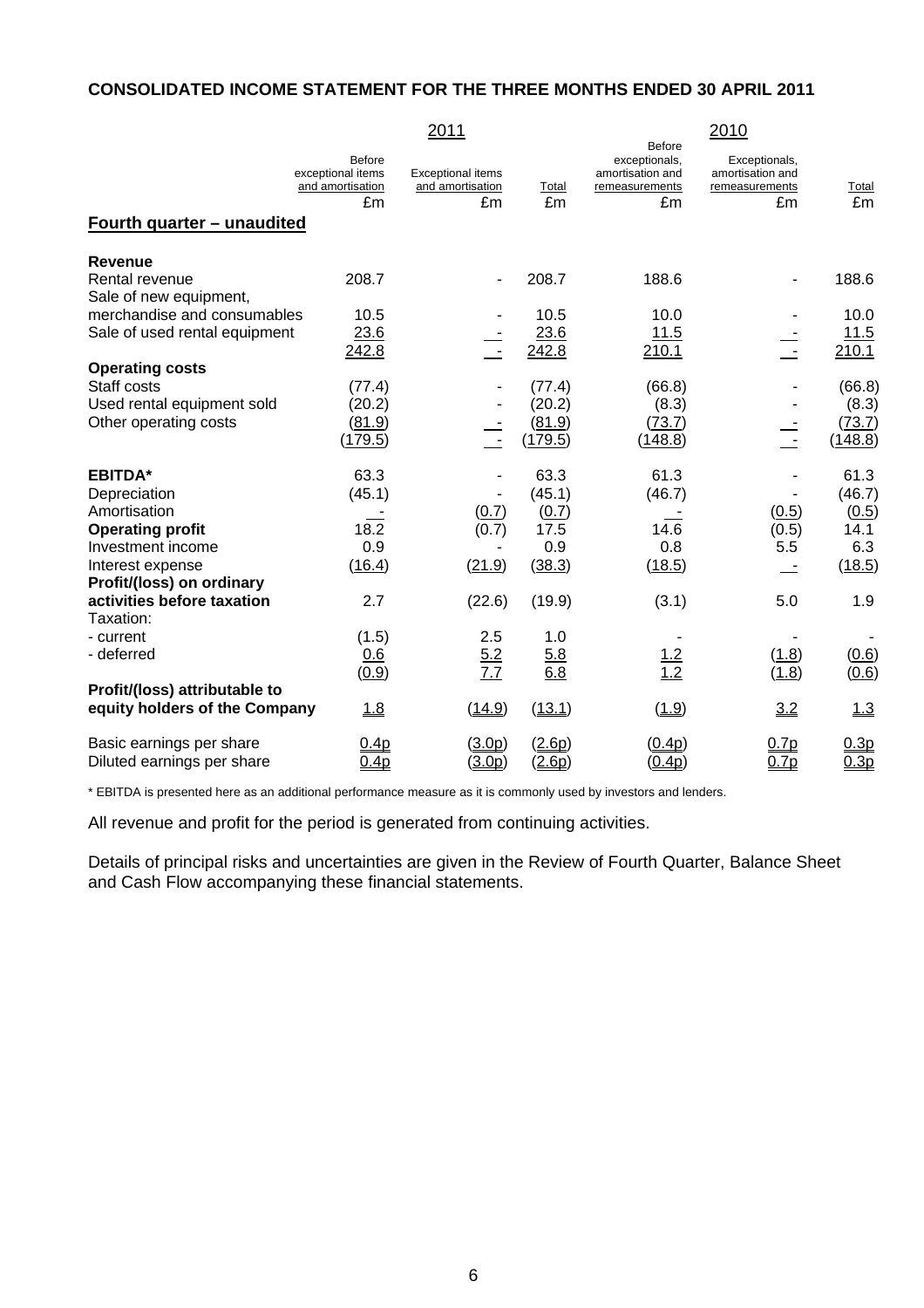# **CONSOLIDATED INCOME STATEMENT FOR THE YEAR ENDED 30 APRIL 2011**

|                                         |                                                                      | 2011                                                |         |                                                                      | 2010                                                |            |
|-----------------------------------------|----------------------------------------------------------------------|-----------------------------------------------------|---------|----------------------------------------------------------------------|-----------------------------------------------------|------------|
|                                         | <b>Before</b><br>exceptionals,<br>amortisation and<br>remeasurements | Exceptionals,<br>amortisation and<br>remeasurements | Total   | <b>Before</b><br>exceptionals,<br>amortisation and<br>remeasurements | Exceptionals,<br>amortisation and<br>remeasurements | Total      |
| Year to 30 April 2011 - audited         | £m                                                                   | £m                                                  | £m      | £m                                                                   | £m                                                  | £m         |
| <b>Continuing operations</b>            |                                                                      |                                                     |         |                                                                      |                                                     |            |
| <b>Revenue</b>                          |                                                                      |                                                     |         |                                                                      |                                                     |            |
| Rental revenue                          | 846.5                                                                |                                                     | 846.5   | 769.6                                                                |                                                     | 769.6      |
| Sale of new equipment,                  |                                                                      |                                                     |         |                                                                      |                                                     |            |
| merchandise and consumables             | 41.4                                                                 |                                                     | 41.4    | 40.6                                                                 |                                                     | 40.6       |
| Sale of used rental equipment           | 60.6                                                                 |                                                     | 60.6    | 26.6                                                                 | <u> 1.6</u>                                         | 28.2       |
|                                         | 948.5                                                                | $\overline{\phantom{a}}$                            | 948.5   | 836.8                                                                | 1.6                                                 | 838.4      |
| <b>Operating costs</b>                  |                                                                      |                                                     |         |                                                                      |                                                     |            |
| Staff costs                             | (291.0)                                                              |                                                     | (291.0) | (266.3)                                                              |                                                     | (266.3)    |
| Used rental equipment sold              | (55.0)                                                               |                                                     | (55.0)  | (24.6)                                                               | (1.6)                                               | (26.2)     |
| Other operating costs                   | (318.7)                                                              |                                                     | (318.7) | (290.8)                                                              |                                                     | (290.8)    |
|                                         | (664.7)                                                              | $\overline{\phantom{a}}$                            | (664.7) | (581.7)                                                              | (1.6)                                               | (583.3)    |
| <b>EBITDA*</b>                          | 283.8                                                                |                                                     | 283.8   | 255.1                                                                | $\overline{\phantom{a}}$                            | 255.1      |
| Depreciation                            | (185.0)                                                              |                                                     | (185.0) | (186.6)                                                              |                                                     | (186.6)    |
| Amortisation                            |                                                                      | (1.7)                                               | (1.7)   |                                                                      | (2.5)                                               | (2.5)      |
| <b>Operating profit</b>                 | 98.8                                                                 | (1.7)                                               | 97.1    | 68.5                                                                 | (2.5)                                               | 66.0       |
| Investment income                       | 3.7                                                                  |                                                     | 3.7     | 3.2                                                                  | 5.5                                                 | 8.7        |
| Interest expense                        | (71.5)                                                               | (27.6)                                              | (99.1)  | (66.7)                                                               | (3.2)                                               | (69.9)     |
| Profit on ordinary                      |                                                                      |                                                     |         |                                                                      |                                                     |            |
| activities before taxation<br>Taxation: | 31.0                                                                 | (29.3)                                              | 1.7     | 5.0                                                                  | (0.2)                                               | 4.8        |
| - current                               | (6.0)                                                                | 2.9                                                 | (3.1)   | (2.2)                                                                |                                                     | (2.2)      |
| - deferred                              | (4.9)                                                                | 7.2                                                 | 2.3     | (1.7)                                                                | 0.2                                                 | (1.5)      |
|                                         | (10.9)                                                               | 10.1                                                | (0.8)   | (3.9)                                                                | 0.2                                                 | (3.7)      |
| <b>Profit from</b>                      |                                                                      |                                                     |         |                                                                      |                                                     |            |
| continuing operations<br>Profit from    | 20.1                                                                 | (19.2)                                              | 0.9     | 1.1                                                                  | $\overline{\phantom{a}}$                            | 1.1        |
| discontinued operations                 |                                                                      |                                                     |         |                                                                      | 1.0                                                 | <u>1.0</u> |
| <b>Profit attributable to</b>           |                                                                      |                                                     |         |                                                                      |                                                     |            |
| equity holders of the Company           | 20.1                                                                 | (19.2)                                              | 0.9     | <u>1.1</u>                                                           | <u>1.0</u>                                          | 2.1        |
| <b>Continuing operations</b>            |                                                                      |                                                     |         |                                                                      |                                                     |            |
| Basic earnings per share                | 4.0 <sub>p</sub>                                                     | (3.8p)                                              | 0.2p    | 0.2p                                                                 |                                                     | 0.2p       |
| Diluted earnings per share              | 4.0 <sub>p</sub>                                                     | (3.8p)                                              | 0.2p    | 0.2p                                                                 |                                                     | 0.2p       |
| <b>Total continuing and</b>             |                                                                      |                                                     |         |                                                                      |                                                     |            |
| discontinued operations                 |                                                                      |                                                     |         |                                                                      |                                                     |            |
| Basic earnings per share                | 4.0 <sub>p</sub>                                                     | (3.8p)                                              | 0.2p    | 0.2p                                                                 | 0.2p                                                | 0.4p       |
| Diluted earnings per share              | 4.0p                                                                 | (3.8p)                                              | 0.2p    | 0.2p                                                                 | 0.2p                                                | 0.4p       |

\* EBITDA is presented here as an additional performance measure as it is commonly used by investors and lenders.

### **CONSOLIDATED STATEMENT OF COMPREHENSIVE INCOME**

|                                                                            | Unaudited<br>Three months to<br>30 April |            | Audited  |               |
|----------------------------------------------------------------------------|------------------------------------------|------------|----------|---------------|
|                                                                            |                                          |            | Year to  |               |
|                                                                            |                                          |            | 30 April |               |
|                                                                            | 2011                                     | 2010       | 2011     | 2010          |
|                                                                            | £m                                       | £m         | £m       | £m            |
| (Loss)/profit attributable to equity holders of the Company for the period | (13.1)                                   | 1.3        | 0.9      | 2.1           |
| Foreign currency translation differences                                   | (9.0)                                    | 8.8        | (17.5)   | (9.0)         |
| Actuarial gain/(loss) on defined benefit pension scheme                    | 0.8                                      | 4.8        | 12.9     | (9.2)         |
| Tax on defined benefit pension scheme                                      | 0.5                                      | (1.3)      | (3.4)    | 2.6           |
| Tax on share-based payments                                                |                                          | <u>0.1</u> |          | 0.1           |
| Total comprehensive income for the period                                  | (20.8)                                   | 13.7       | (7.1)    | <u>(13.4)</u> |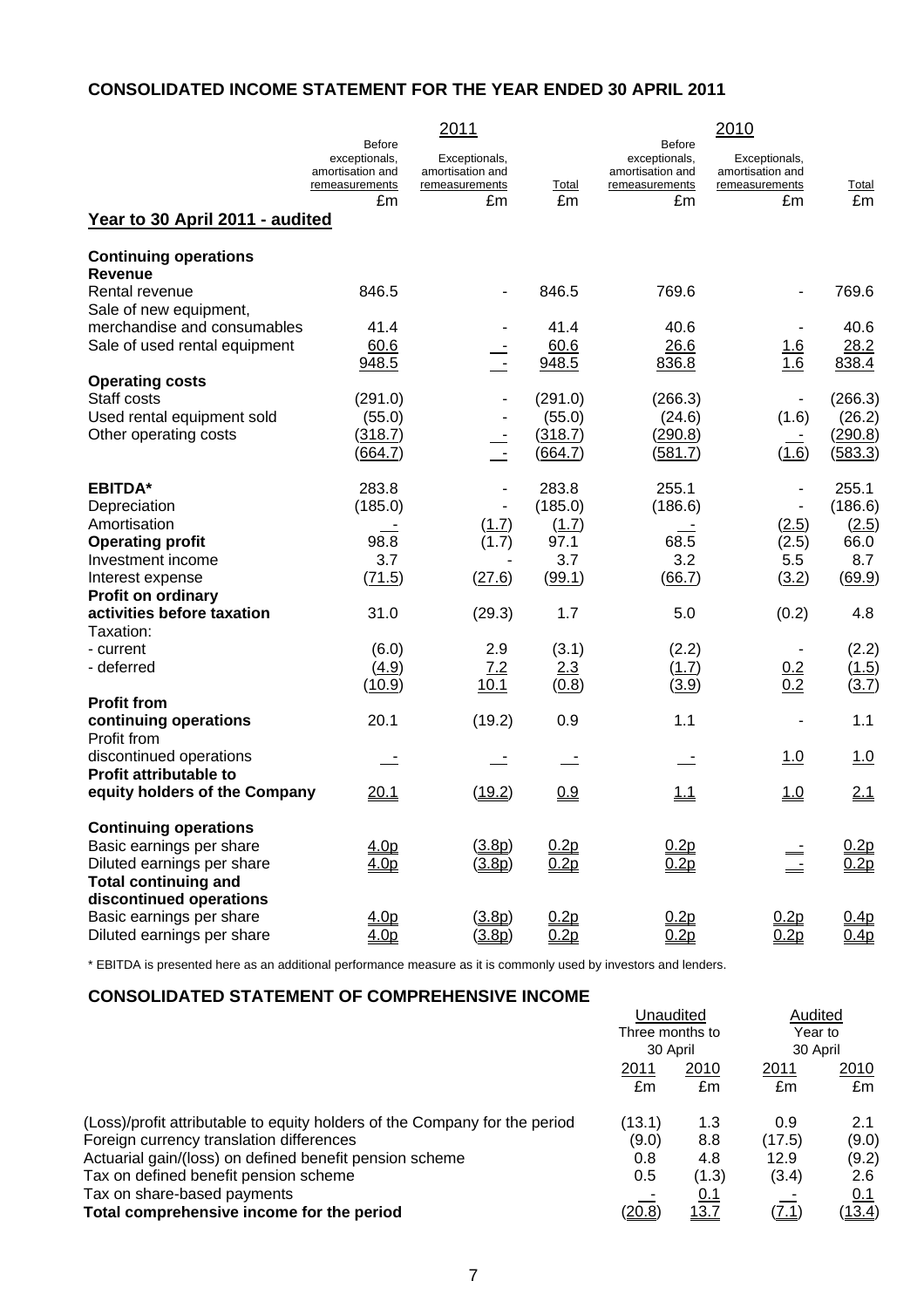# **CONSOLIDATED BALANCE SHEET AT 30 APRIL 2011**

|                                                                |               | Audited      |
|----------------------------------------------------------------|---------------|--------------|
|                                                                | 2011          | 2010         |
|                                                                | £m            | £m           |
| <b>Current assets</b>                                          |               |              |
| Inventories<br>Trade and other receivables                     | 11.5<br>155.3 | 9.9          |
| <b>Current tax asset</b>                                       | 2.3           | 134.7<br>1.1 |
|                                                                | 18.8          | 54.8         |
| Cash and cash equivalents                                      | 187.9         | 200.5        |
| <b>Non-current assets</b>                                      |               |              |
| Property, plant and equipment                                  |               |              |
| - rental equipment                                             | 914.5         | 969.7        |
| - other assets                                                 | 121.7         | 131.9        |
|                                                                | 1,036.2       | 1,101.6      |
| Intangible assets - brand names and other acquired intangibles | 12.3          | 3.3          |
| Goodwill                                                       | 354.9         | 373.6        |
| Deferred tax asset                                             | 1.1           | 7.8          |
| Defined benefit pension fund surplus                           | 6.1           |              |
| Other financial assets - derivatives                           |               | <u>5.7</u>   |
|                                                                | 1,410.6       | 1,492.0      |
| <b>Total assets</b>                                            | 1,598.5       | 1,692.5      |
| <b>Current liabilities</b>                                     |               |              |
| Trade and other payables                                       | 174.6         | 130.6        |
| <b>Current tax liability</b>                                   | 2.4           | 2.1          |
| Debt due within one year                                       | 1.7           | 3.1          |
| Provisions                                                     | 9.6           | 12.0         |
|                                                                | 188.3         | <u>147.8</u> |
| <b>Non-current liabilities</b>                                 |               |              |
| Debt due after more than one year                              | 792.8         | 880.7        |
| Provisions                                                     | 23.3          | 29.4         |
| Deferred tax liabilities                                       | 112.7         | 126.6        |
| Defined benefit pension fund deficit                           |               | 7.7          |
|                                                                | 928.8         | 1,044.4      |
| <b>Total liabilities</b>                                       | 1,117.1       | 1,192.2      |
| <b>Equity</b>                                                  |               |              |
| Share capital                                                  | 55.3          | 55.3         |
| Share premium account                                          | 3.6           | 3.6          |
| Capital redemption reserve                                     | 0.9           | 0.9          |
| Non-distributable reserve                                      | 90.7          | 90.7         |
| Own shares held by the Company                                 | (33.1)        | (33.1)       |
| Own shares held through the ESOT                               | (6.7)         | (6.3)        |
| Cumulative foreign exchange translation differences            | 2.6           | 20.1         |
| <b>Retained reserves</b>                                       | 368.1         | 369.1        |
| Equity attributable to equity holders of the Company           | 481.4         | 500.3        |
| <b>Total liabilities and equity</b>                            | 1,598.5       | 1,692.5      |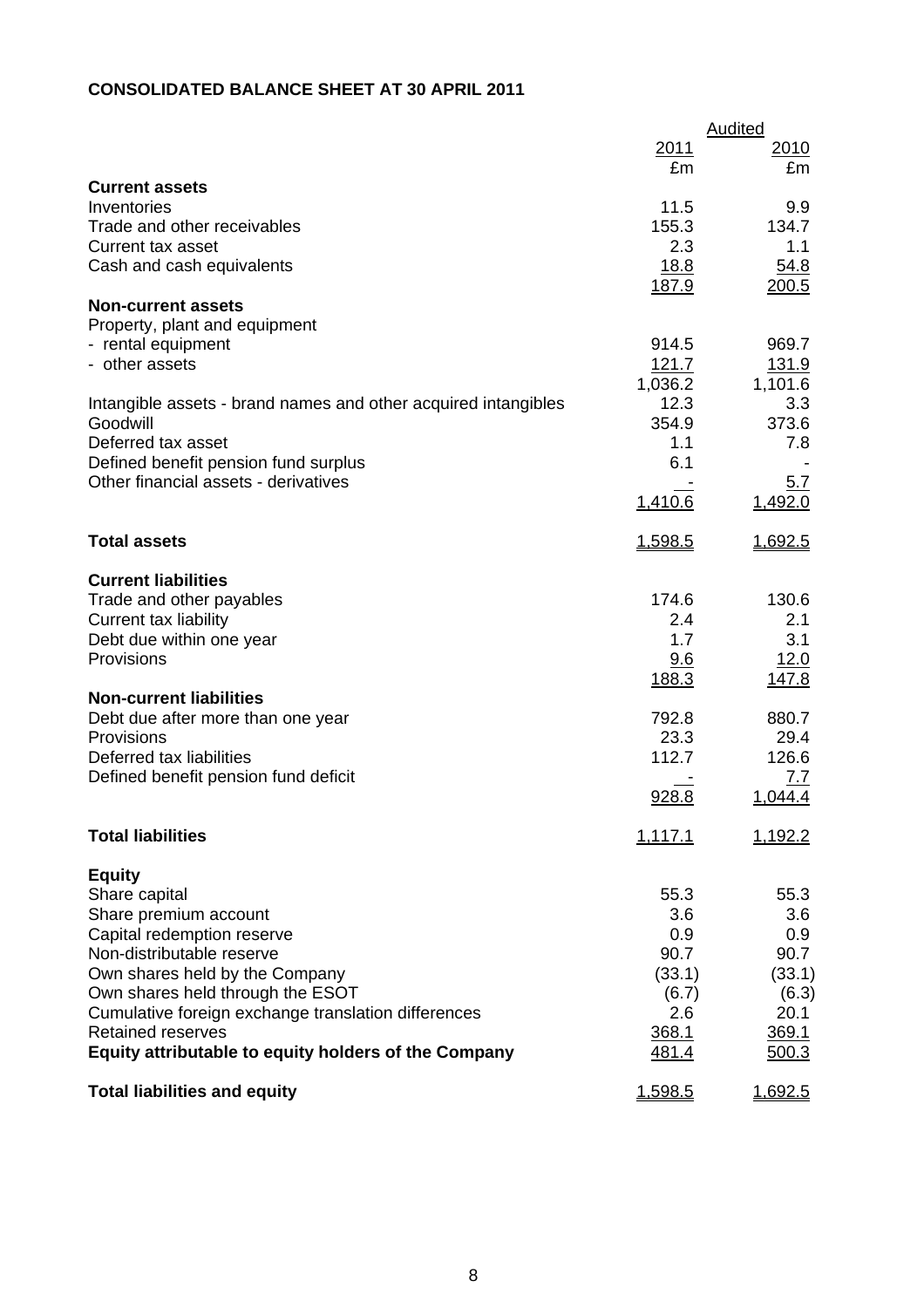# **CONSOLIDATED STATEMENT OF CHANGES IN EQUITY FOR THE YEAR ENDED 30 APRIL 2011**

| <b>Audited</b>                                                                                        | Share<br>capital<br>£m | Share<br>premium<br>account<br>£m | Capital<br>redemption<br>reserve<br>£m | Non-<br>distributable<br>reserve<br>£m | Own<br>shares<br>held by<br>the<br>Company<br>£m | Own<br>shares<br>held by<br><b>ESOT</b><br>£m | Cumulative<br>foreign<br>exchange<br>translation<br>differences<br>£m | Retained<br>reserves<br>£m | Total<br>£m            |
|-------------------------------------------------------------------------------------------------------|------------------------|-----------------------------------|----------------------------------------|----------------------------------------|--------------------------------------------------|-----------------------------------------------|-----------------------------------------------------------------------|----------------------------|------------------------|
| At 1 May 2009<br>Profit for the period<br>Other comprehensive income:<br>Foreign currency translation | 55.3                   | 3.6                               | 0.9                                    | 90.7                                   | (33.1)                                           | (6.3)                                         | 29.1                                                                  | 385.8<br>2.1               | 526.0<br>2.1           |
| differences<br>Actuarial loss on defined benefit                                                      |                        |                                   |                                        |                                        |                                                  |                                               | (9.0)                                                                 |                            | (9.0)                  |
| pension scheme<br>Tax on defined benefit pension                                                      |                        |                                   |                                        |                                        |                                                  |                                               |                                                                       | (9.2)                      | (9.2)                  |
| scheme                                                                                                |                        |                                   |                                        |                                        |                                                  |                                               |                                                                       | 2.6                        | 2.6                    |
| Tax on share-based payments<br>Total comprehensive income                                             |                        |                                   |                                        |                                        |                                                  |                                               |                                                                       | 0.1                        | 0.1                    |
| for the period                                                                                        |                        |                                   |                                        |                                        |                                                  |                                               | (9.0)                                                                 | (4.4)                      | (13.4)                 |
| Dividends paid<br>Share-based payments<br>At 30 April 2010                                            | 55.3                   | $\overline{3.6}$                  | 0.9                                    | 90.7                                   | (33.1)                                           | $\overline{(6.3)}$                            | 20.1                                                                  | (12.8)<br>0.5<br>369.1     | (12.8)<br>0.5<br>500.3 |
| Profit for the period<br>Other comprehensive income:<br>Foreign currency translation                  |                        |                                   |                                        |                                        |                                                  |                                               |                                                                       | 0.9                        | 0.9                    |
| differences<br>Actuarial gain on defined                                                              |                        |                                   |                                        |                                        |                                                  |                                               | (17.5)                                                                |                            | (17.5)                 |
| benefit pension scheme<br>Tax on defined benefit                                                      |                        |                                   |                                        |                                        |                                                  |                                               |                                                                       | 12.9                       | 12.9                   |
| pension scheme<br>Total comprehensive income                                                          |                        |                                   |                                        |                                        |                                                  |                                               |                                                                       | (3.4)                      | (3.4)                  |
| for the period                                                                                        |                        |                                   |                                        |                                        |                                                  |                                               | (17.5)                                                                | 10.4                       | (7.1)                  |
| Dividends paid<br>Own shares purchased by                                                             |                        |                                   |                                        |                                        |                                                  |                                               |                                                                       | (14.6)                     | (14.6)                 |
| the ESOT                                                                                              |                        |                                   |                                        |                                        |                                                  | (0.4)                                         |                                                                       |                            | (0.4)                  |
| Share-based payments<br>Tax on share-based payments                                                   |                        |                                   |                                        |                                        |                                                  |                                               |                                                                       | 1.6<br>1.6                 | 1.6<br>1.6             |
| At 30 April 2011                                                                                      | 55.3                   | 3.6                               | 0.9                                    | 90.7                                   | (33.1)                                           | (6.7)                                         | 2.6                                                                   | 368.1                      | 481.4                  |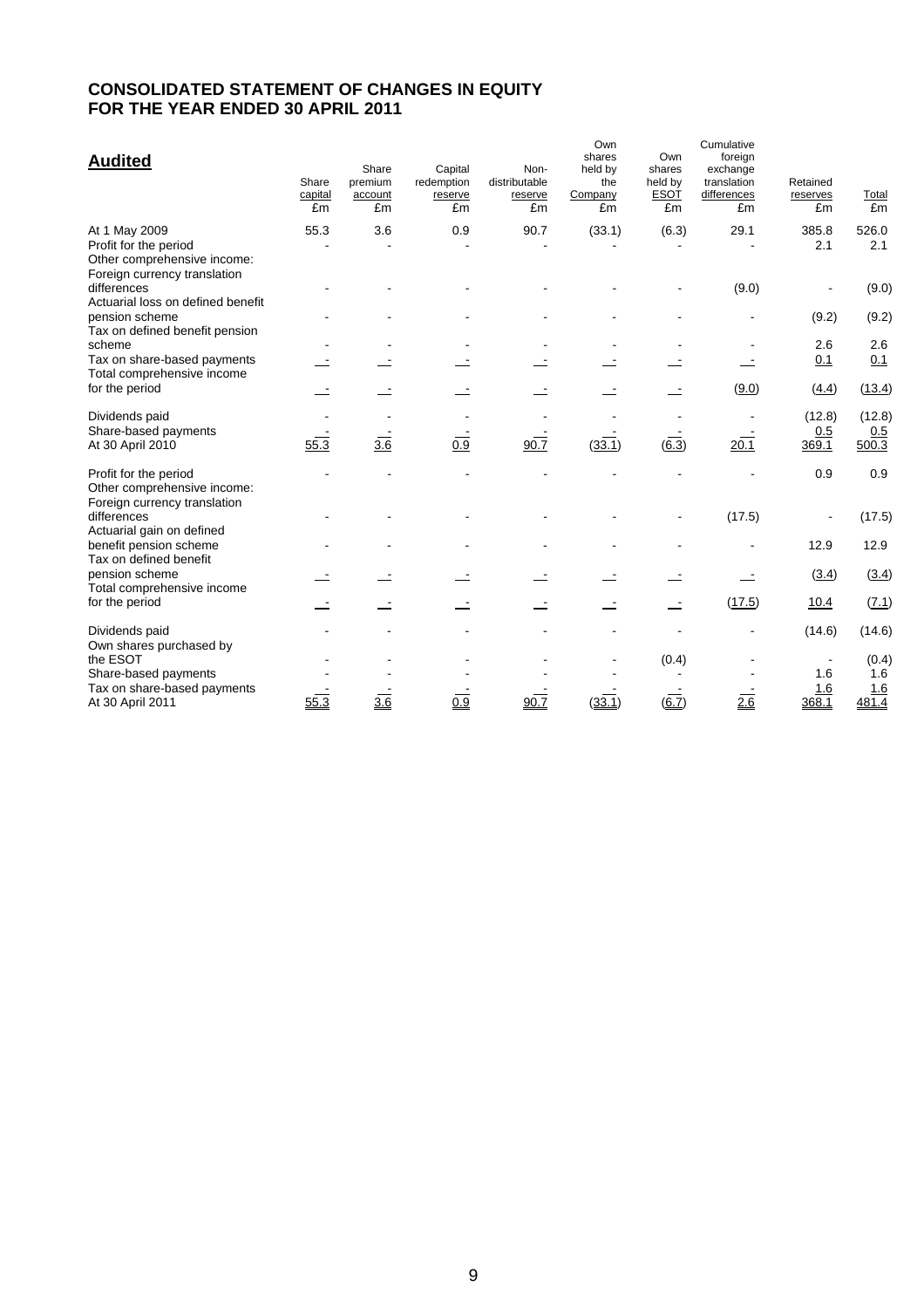# **CONSOLIDATED CASH FLOW STATEMENT FOR THE YEAR ENDED 30 APRIL 2011**

|                                                                           |              | <b>Audited</b>  |
|---------------------------------------------------------------------------|--------------|-----------------|
|                                                                           | 2011         | 2010            |
|                                                                           | £m           | £m              |
| <b>Cash flows from operating activities</b>                               |              |                 |
| Cash generated from operations before exceptional                         | 279.7        | 265.6           |
| items and changes in rental equipment<br>Exceptional operating costs paid | (5.5)        |                 |
| Payments for rental property, plant and equipment                         | (182.2)      | (8.2)<br>(36.1) |
| Proceeds from disposal of rental property, plant                          |              |                 |
| and equipment before exceptional disposals                                | 55.0         | 25.2            |
| Exceptional proceeds from disposal of rental                              |              |                 |
| property, plant and equipment                                             |              | <u> 1.6</u>     |
| Cash generated from operations                                            | 147.0        | 248.1           |
| Financing costs paid                                                      | (66.7)       | (54.7)          |
| Exceptional financing costs paid - 2015 notes redemption fee              | (6.5)        |                 |
| Tax (paid)/received (net)                                                 | (4.3)        | <u>0.3</u>      |
| Net cash from operating activities                                        | 69.5         | 193.7           |
| Cash flows from investing activities                                      |              |                 |
| Acquisition of businesses                                                 | (34.8)       | (0.2)           |
| Disposal of business costs                                                |              | (0.5)           |
| Payments for non-rental property, plant and equipment                     | (20.4)       | (6.7)           |
| Proceeds from disposal of non-rental property, plant and equipment        | 4.5          | <u>4.0</u>      |
| Net cash used in investing activities                                     | (50.7)       | (3.4)           |
| Cash flows from financing activities                                      |              |                 |
| Drawdown of loans                                                         | 597.8        | 290.7           |
| Redemption of loans                                                       | (634.5)      | (410.8)         |
| Capital element of finance lease payments                                 | (3.0)        | (4.3)           |
| Purchase of own shares by the ESOT                                        | (0.4)        |                 |
| Dividends paid                                                            | (14.6)       | (12.8)          |
| Net cash used in financing activities                                     | (54.7)       | (137.2)         |
| (Decrease)/increase in cash and cash equivalents                          | (35.9)       | 53.1            |
| Opening cash and cash equivalents                                         | 54.8         | 1.7             |
| Effect of exchange rate differences                                       | (0.1)        |                 |
| <b>Closing cash and cash equivalents</b>                                  | <u> 18.8</u> | 54.8            |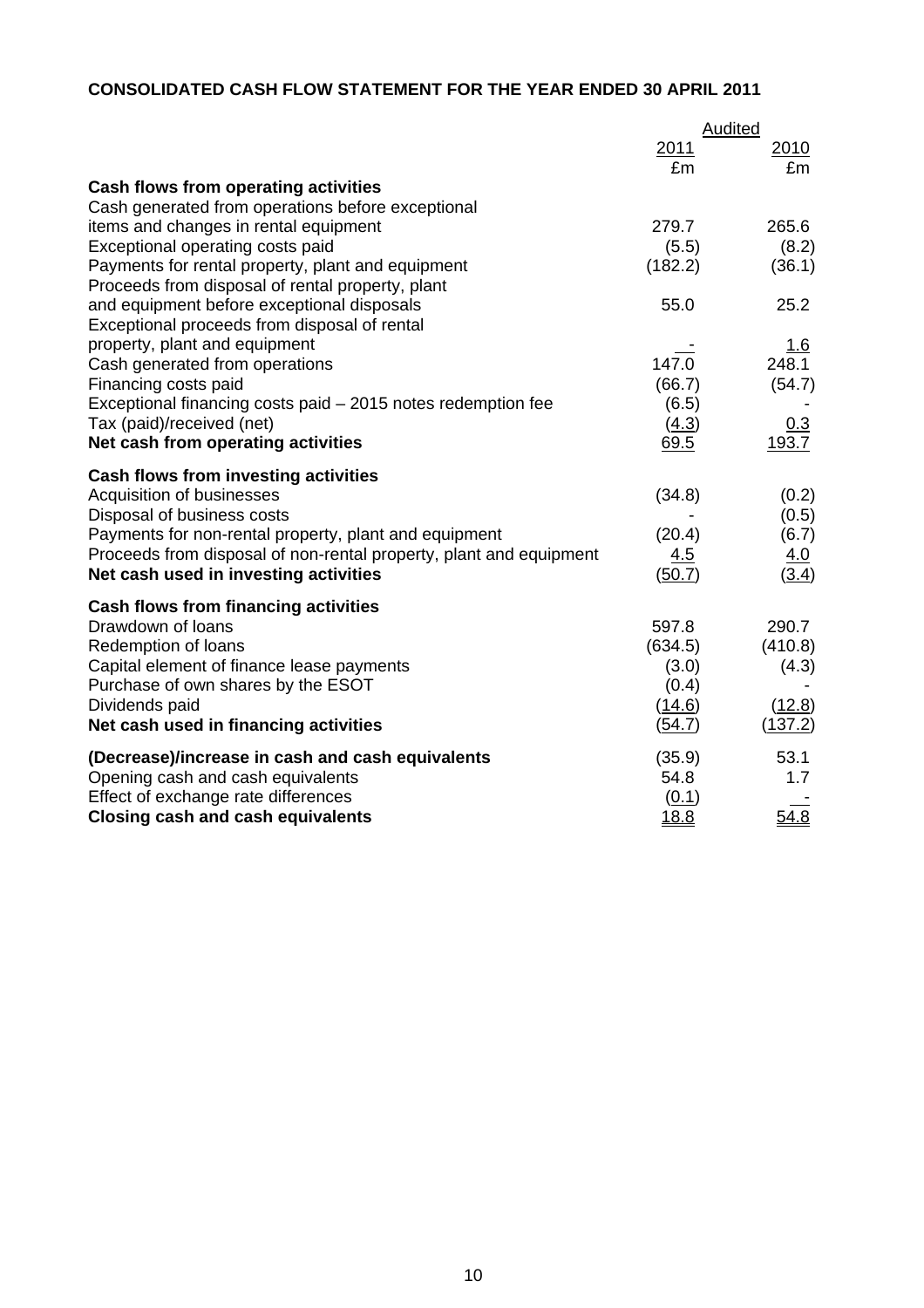# 1. Basis of preparation

The financial statements for the year ended 30 April 2011 were approved by the directors on 15 June 2011. This preliminary announcement of the results for the year ended 30 April 2011 contains information derived from the forthcoming 2010/11 Annual Report & Accounts and does not contain sufficient information to comply with International Financial Reporting Standards (IFRS) and does not constitute the statutory accounts for the purposes of section 435 of the Companies Act 2006. The 2009/10 Annual Report & Accounts has been delivered to the Registrar of Companies. The 2010/11 Annual Report & Accounts will be delivered to the Registrar of Companies and made available on the Group's website at [www.ashtead-group.com](http://www.ashtead-group.com/) in July 2011. The auditor's reports in respect of both years are unqualified, do not include a reference to any matter by way of emphasis without qualifying the report and do not contain a statement under section 498(2) or (3) of the Companies Act 2006.

The results for the year ended and quarter ended 30 April 2011 have been prepared in accordance with relevant IFRS and the accounting policies set out in the Group's Annual Report & Accounts for the year ended 30 April 2010 except for the adoption, with effect from 1 May 2010, of new or revised accounting standards as set out below.

The financial statements have been prepared on the going concern basis. After reviewing the Group's annual budget, plans and financing arrangements, the directors consider that the Group has adequate resources to continue in operation for the foreseeable future and consequently that it is appropriate to adopt the going concern basis in preparing the financial statements.

The following new standards, amendments to standards or interpretations are effective for the Group's accounting period beginning on 1 May 2010 and, where relevant, have been adopted. They have not had a material impact on the consolidated results or financial position of the Group:

- Amendments to IFRS1 Additional exemptions for first-time adopters;
- Amendment to IFRS 1 Limited exemption from comparative IFRS 7 disclosures for first-time adopters;
- IAS 24 (revised) Related party disclosures;
- Amendment to IFRIC 14 Prepayments of minimum funding requirement;
- IFRIC 19 Extinguishing financial liabilities with equity instruments: and
- Improvements to IFRSs (2010).

The figures for the fourth quarter are unaudited.

The exchange rates used in respect of the US dollar are:

|                                        | <u>2011</u> | <u> 2010</u> |
|----------------------------------------|-------------|--------------|
| Average for the quarter ended 30 April | 1.62        | 1.53         |
| Average for the year ended 30 April    | 1.56        | 1.60         |
| At 30 April                            | 1.67        | 1.53         |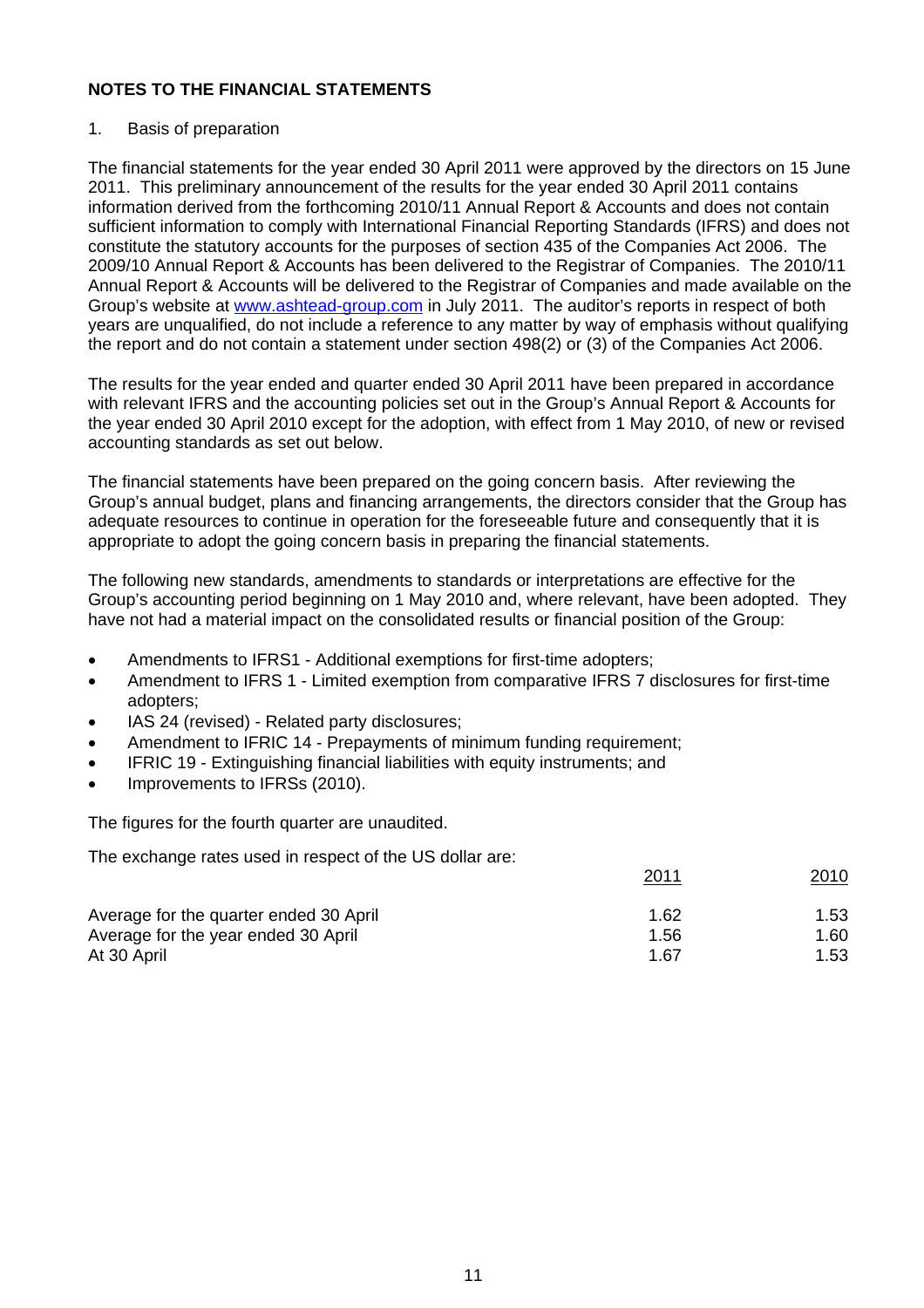# 2. Segmental analysis

|                                  | Revenue<br>before<br>exceptionals | Operating<br>profit before<br>exceptionals<br>and amortisation | Exceptional<br>items and<br>amortisation | Operating<br>profit  |
|----------------------------------|-----------------------------------|----------------------------------------------------------------|------------------------------------------|----------------------|
| Three months to 30 April<br>2011 | £m                                | £m                                                             | £m                                       | £m                   |
| Sunbelt                          | 198.2                             | 20.5                                                           | (0.3)                                    | 20.2                 |
| A-Plant                          | 44.6                              | (0.4)                                                          | (0.4)                                    | (0.8)                |
| Corporate costs                  | 242.8                             | <u>(1.9)</u><br>18.2                                           | (0.7)                                    | <u>(1.9)</u><br>17.5 |
| 2010                             |                                   |                                                                |                                          |                      |
| Sunbelt                          | 169.0                             | 16.0                                                           | (0.3)                                    | 15.7                 |
| A-Plant                          | 41.1                              | 0.5                                                            | (0.2)                                    | 0.3                  |
| Corporate costs                  | 210.1                             | (1.9)<br><u>14.6</u>                                           | (0.5)                                    | (1.9)<br>14.1        |
| Year to 30 April<br>2011         |                                   |                                                                |                                          |                      |
| Sunbelt                          | 782.7                             | 103.6                                                          | (0.8)                                    | 102.8                |
| A-Plant                          | 165.8                             | 2.7                                                            | (0.9)                                    | 1.8                  |
| Corporate costs                  | 948.5                             | (7.5)<br>98.8                                                  | (1.7)                                    | (7.5)<br>97.1        |
| 2010                             |                                   |                                                                |                                          |                      |
| Sunbelt                          | 674.5                             | 72.7                                                           | (1.9)                                    | 70.8                 |
| A-Plant                          | 162.3                             | 1.8                                                            | (0.6)                                    | 1.2                  |
| Corporate costs                  | 836.8                             | <u>(6.0)</u><br>68.5                                           | (2.5)                                    | (6.0)<br>66.0        |

|                  |                       |              | Taxation   | Other financial<br>assets - |                |
|------------------|-----------------------|--------------|------------|-----------------------------|----------------|
|                  | <b>Segment assets</b> | <b>Cash</b>  | assets     | derivatives                 | Total assets   |
| At 30 April 2011 |                       |              |            |                             |                |
| Sunbelt          | 1,284.4               |              |            | ۰                           | 1,284.4        |
| A-Plant          | 291.8                 |              |            |                             | 291.8          |
| Corporate items  | <u>0.1</u>            | <u>18.8</u>  | <u>3.4</u> |                             | 22.3           |
|                  | 1,576.3               | <u> 18.8</u> | 3.4        |                             | 1,598.5        |
| At 30 April 2010 |                       |              |            |                             |                |
| Sunbelt          | 1,332.0               |              |            | ۰                           | 1,332.0        |
| A-Plant          | 290.9                 |              |            |                             | 290.9          |
| Corporate items  | 0.2                   | 54.8         | <u>8.9</u> | <u>5.7</u>                  | 69.6           |
|                  | <u>1,623.1</u>        | <u>54.8</u>  | 8.9        | <u>5.7</u>                  | <u>1,692.5</u> |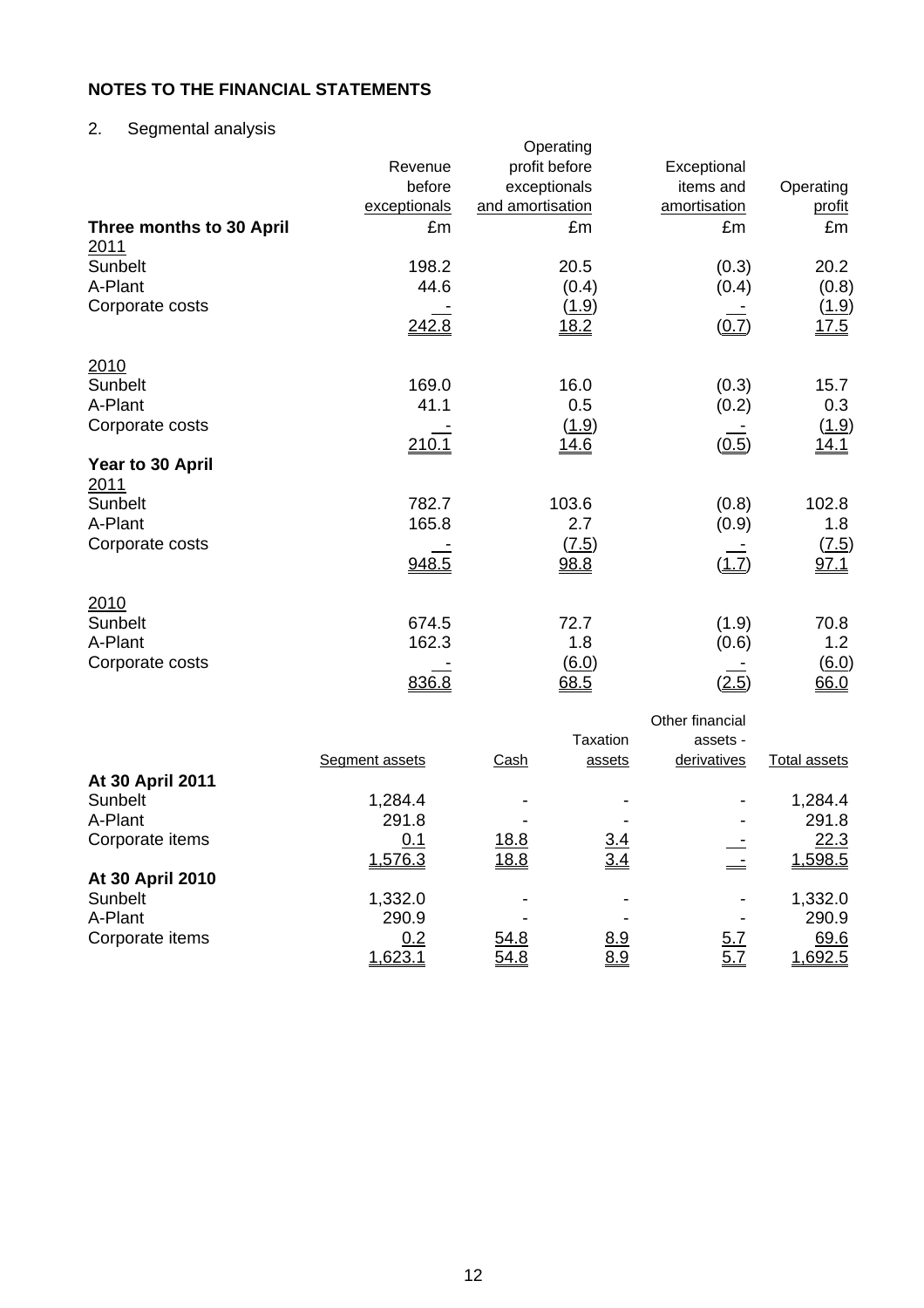# 3. Operating costs

|                                                                 | <b>Before</b>                            | 2011                                            |               | <b>Before</b>                            | 2010                                            |               |
|-----------------------------------------------------------------|------------------------------------------|-------------------------------------------------|---------------|------------------------------------------|-------------------------------------------------|---------------|
|                                                                 | exceptional<br>items and<br>amortisation | Exceptional<br>items and<br><u>amortisation</u> | <b>Total</b>  | exceptional<br>items and<br>amortisation | Exceptional<br>items and<br><u>amortisation</u> | <b>Total</b>  |
| Three months to 30 April                                        | £m                                       | £m                                              | £m            | £m                                       | £m                                              | £m            |
| Staff costs:                                                    |                                          |                                                 |               |                                          |                                                 |               |
| Salaries, bonuses and commissions                               | 69.8                                     |                                                 | 69.8          | 61.0                                     |                                                 | 61.0          |
| Social security costs                                           | 7.1                                      |                                                 | 7.1           | 5.6                                      |                                                 | 5.6           |
| Other pension costs                                             | 0.5<br>77.4                              |                                                 | 0.5<br>77.4   | 0.2<br>66.8                              |                                                 | 0.2<br>66.8   |
| Used rental equipment sold                                      | 20.2                                     |                                                 | 20.2          | 8.3                                      |                                                 | 8.3           |
| Other operating costs:                                          |                                          |                                                 |               |                                          |                                                 |               |
| Vehicle costs                                                   | 20.1                                     |                                                 | 20.1          | 17.1                                     |                                                 | 17.1          |
| Spares, consumables & external repairs<br><b>Facility costs</b> | 15.1<br>11.5                             |                                                 | 15.1<br>11.5  | 11.1<br>11.7                             |                                                 | 11.1<br>11.7  |
| Other external charges                                          | 35.2                                     |                                                 | 35.2          | 33.8                                     |                                                 | 33.8          |
|                                                                 | 81.9                                     |                                                 | 81.9          | 73.7                                     |                                                 | 73.7          |
| Depreciation and amortisation:                                  |                                          |                                                 |               |                                          |                                                 |               |
| Depreciation                                                    | 45.1                                     |                                                 | 45.1          | 46.7                                     |                                                 | 46.7          |
| Amortisation of acquired intangibles                            | 45.1                                     | 0.7<br>0.7                                      | 0.7<br>45.8   | 46.7                                     | 0.5<br>0.5                                      | 0.5<br>47.2   |
|                                                                 |                                          |                                                 |               |                                          |                                                 |               |
|                                                                 | 224.6                                    | 0.7                                             | 225.3         | <u>195.5</u>                             | 0.5                                             | 196.0         |
| Year to 30 April                                                |                                          |                                                 |               |                                          |                                                 |               |
| Staff costs:                                                    | 266.1                                    |                                                 | 266.1         | 244.7                                    |                                                 | 244.7         |
| Salaries, bonuses and commissions<br>Social security costs      | 22.6                                     |                                                 | 22.6          | 20.2                                     |                                                 | 20.2          |
| Other pension costs                                             | 2.3                                      |                                                 | 2.3           | <u>1.4</u>                               |                                                 | <u> 1.4</u>   |
|                                                                 | 291.0                                    |                                                 | 291.0         | 266.3                                    |                                                 | 266.3         |
| Used rental equipment sold                                      | 55.0                                     |                                                 | 55.0          | 24.6                                     | <u>1.6</u>                                      | 26.2          |
| Other operating costs:                                          |                                          |                                                 |               |                                          |                                                 |               |
| Vehicle costs                                                   | 75.6                                     |                                                 | 75.6          | 66.2                                     |                                                 | 66.2          |
| Spares, consumables & external repairs                          | 58.8                                     |                                                 | 58.8          | 48.9                                     |                                                 | 48.9          |
| <b>Facility costs</b><br>Other external charges                 | 45.4<br>138.9                            |                                                 | 45.4<br>138.9 | 44.9<br><u>130.8</u>                     |                                                 | 44.9<br>130.8 |
|                                                                 | 318.7                                    |                                                 | 318.7         | <u>290.8</u>                             |                                                 | 290.8         |
| Depreciation and amortisation:                                  |                                          |                                                 |               |                                          |                                                 |               |
| Depreciation                                                    | 185.0                                    |                                                 | 185.0         | 186.6                                    |                                                 | 186.6         |
| Amortisation of acquired intangibles                            |                                          | $\frac{1.7}{1.7}$                               | 1.7           |                                          | 2.5<br>2.5                                      | 2.5           |
|                                                                 | 185.0                                    |                                                 | 186.7         | 186.6                                    |                                                 | 189.1         |
|                                                                 | 849.7                                    | $\underline{1.7}$                               | 851.4         | 768.3                                    | 4.1                                             | 772.4         |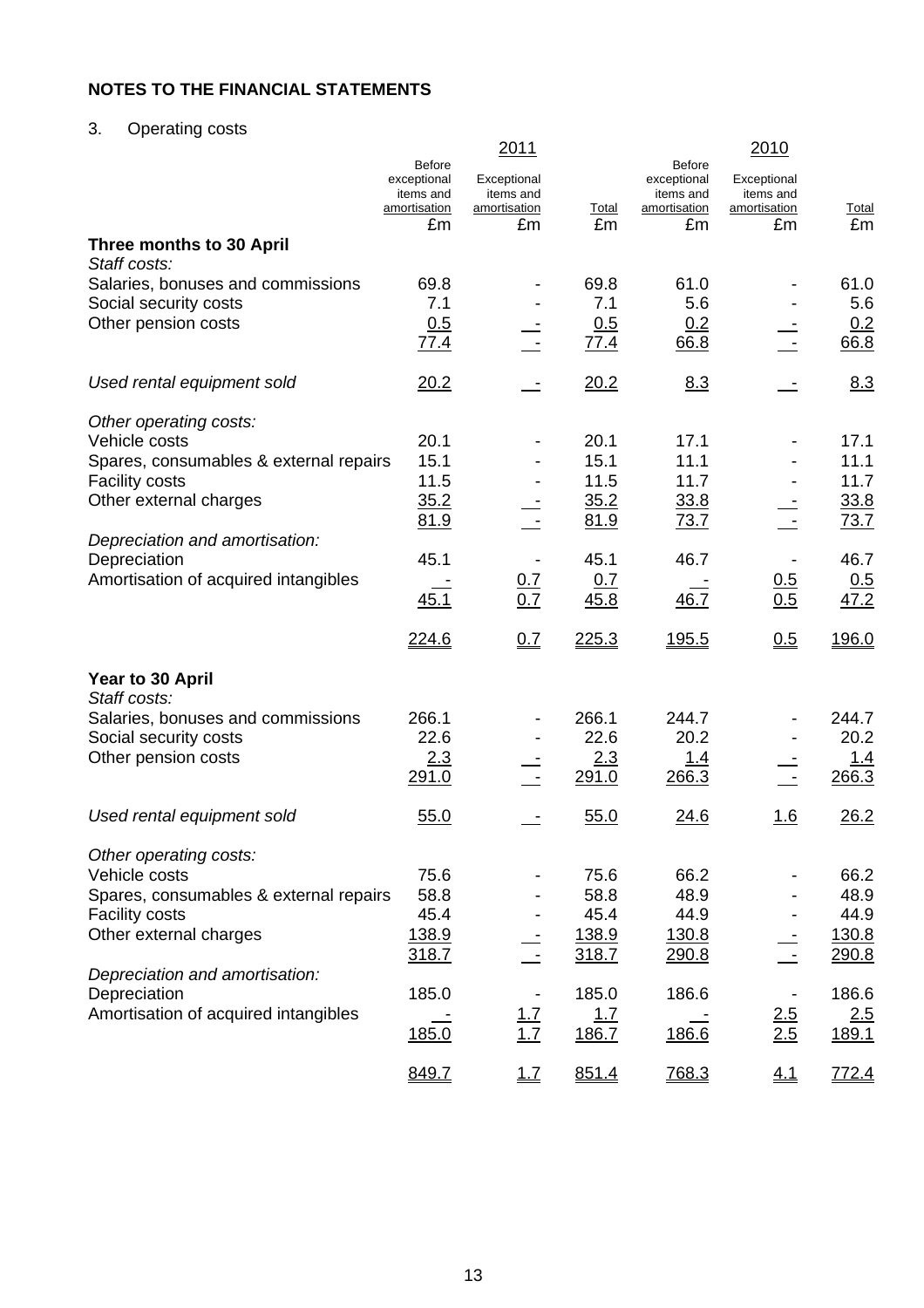4. Exceptional items, amortisation and fair value remeasurements

Exceptional items are those items of financial performance that are material and non-recurring in nature. Amortisation relates to the periodic write off of acquired intangible assets. Fair value remeasurements relate to embedded call options in the Group's senior secured note issues. The Group believes these items should be disclosed separately within the consolidated income statement to assist in the understanding of the financial performance of the Group. Underlying revenue, profit and earnings per share are stated before exceptional items, amortisation of acquired intangibles and fair value remeasurements.

Exceptional items, amortisation and fair value remeasurements are set out below:

|                                       | Three months to 30 April | Year to 30 April |               |               |
|---------------------------------------|--------------------------|------------------|---------------|---------------|
|                                       | 2011                     | 2010             | 2011          | 2010          |
|                                       | £m                       | £m               | £m            | £m            |
| Write off of deferred financing costs | 15.4                     |                  | 15.4          | 3.2           |
| Early redemption fee interest         | 6.5                      |                  | 6.5           |               |
| Fair value remeasurements             |                          | (5.5)            | 5.7           | (5.5)         |
| Amortisation of acquired intangibles  | 0.7                      | 0.5              | 1.7           | $2.5^{\circ}$ |
| Sale of Ashtead Technology            |                          |                  |               | (1.0)         |
|                                       | 22.6                     | (5.0)            | 29.3          | (0.8)         |
| Taxation                              | <u>(7.7)</u>             | <u> 1.8</u>      | <u>(10.1)</u> | <u>(0.2)</u>  |
|                                       | <u> 14.9</u>             | (3.2)            | <u> 19.2</u>  | <u>(1.0)</u>  |

The write off of deferred financing costs consists of the unamortised balance of costs relating to both the 2006 ABL facility which was renewed in March 2011 and to the \$250m 8.625% senior secured notes redeemed in April 2011. In addition, an early redemption fee of £6.5m was paid on settlement of the notes. Fair value remeasurements relate to the changes in the fair value of the embedded call options in our senior secured note issues.

The items detailed in the table above are presented in the income statement as follows:

|                                                    |              | Three months to 30 April |              |              |
|----------------------------------------------------|--------------|--------------------------|--------------|--------------|
|                                                    | 2011         | <u>2010</u>              | 2011         | 2010         |
|                                                    | £m           | £m                       | £m           | £m           |
| Sale of used rental equipment                      |              |                          |              | (1.6)        |
| Used rental equipment sold                         |              |                          |              | 1.6          |
| Amortisation of acquired intangibles               | <u>0.7</u>   | 0.5                      | <u>1.7</u>   | 2.5          |
| Charged in arriving at operating profit            | 0.7          | 0.5                      | 1.7          | 2.5          |
| Investment income                                  |              | (5.5)                    |              | (5.5)        |
| Interest expense                                   | 21.9         |                          | 27.6         | 3.2          |
| Charged in arriving at profit/(loss) before tax    | 22.6         | (5.0)                    | 29.3         | 0.2          |
| Taxation                                           | <u>(7.7)</u> | <u>1.8</u>               | (10.1)       | (0.2)        |
|                                                    | 14.9         | (3.2)                    | 19.2         |              |
| Profit after taxation from discontinued operations |              |                          |              | (1.0)        |
|                                                    | <u> 14.9</u> | <u>(3.2)</u>             | <u> 19.2</u> | <u>(1.0)</u> |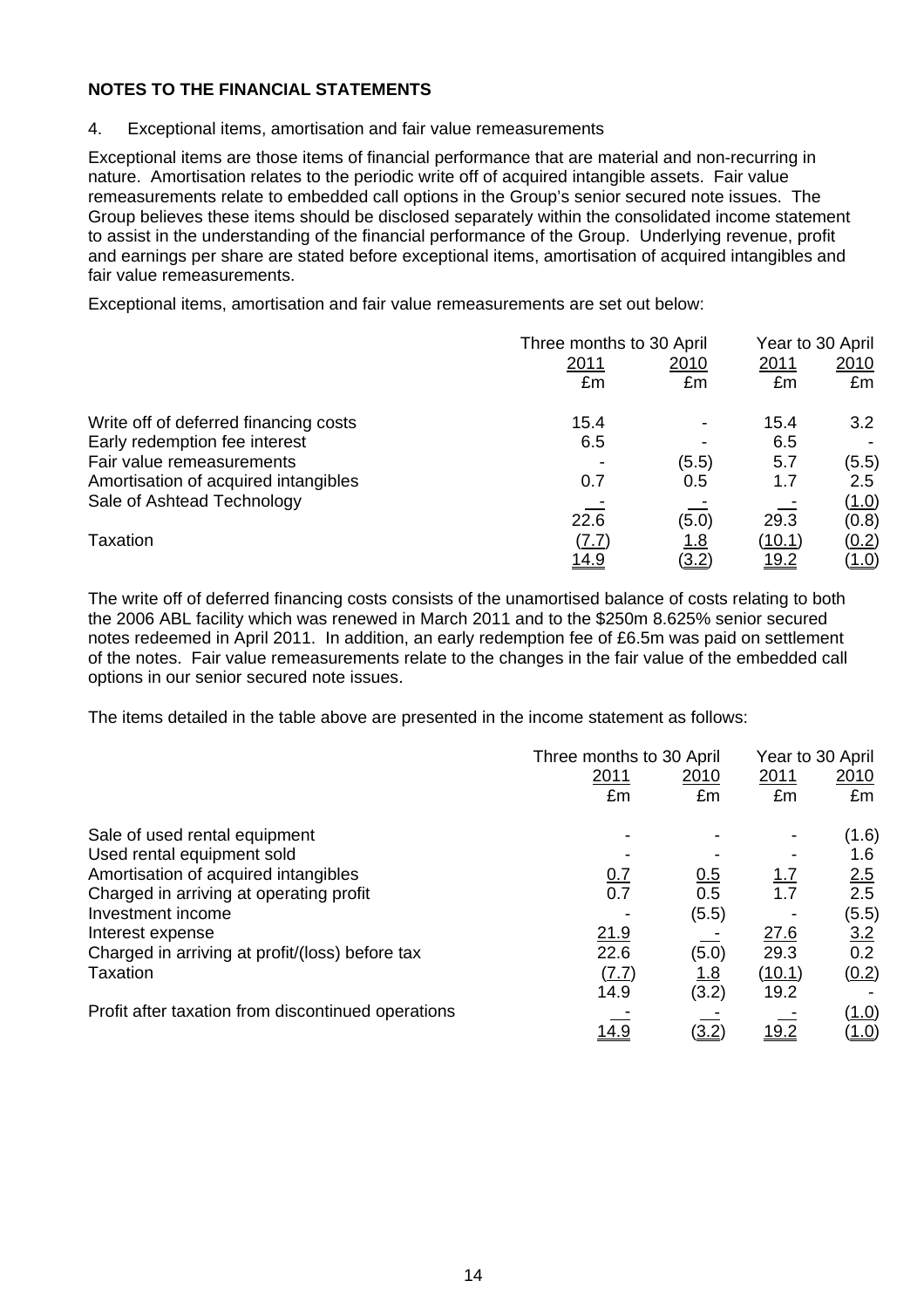### 5. Financing costs

|                                                                          | Three months to 30 April |                    | Year to 30 April |                   |  |
|--------------------------------------------------------------------------|--------------------------|--------------------|------------------|-------------------|--|
|                                                                          | <u>2011</u><br>£m        | <u>2010</u><br>£m  | 2011<br>£m       | <u>2010</u><br>£m |  |
| Investment income:                                                       |                          |                    |                  |                   |  |
| Expected return on assets of defined benefit                             |                          |                    |                  |                   |  |
| pension plan                                                             | (0.9)                    | (0.8)              | (3.7)            | (3.2)             |  |
| Interest expense:                                                        |                          |                    |                  |                   |  |
| Bank interest payable                                                    | 3.2                      | 4.2                | 15.7             | 13.4              |  |
| Interest payable on second priority senior<br>secured notes              | 10.8                     | 11.6               | 45.3             | 44.4              |  |
| Interest payable on finance leases                                       |                          | 0.1                | 0.2              | 0.3               |  |
| Non-cash unwind of discount on defined benefit                           |                          |                    |                  |                   |  |
| pension plan liabilities                                                 | 0.9                      | 0.7                | 3.5              | 3.0               |  |
| Non-cash unwind of discount on self-insurance                            |                          |                    |                  |                   |  |
| provisions                                                               | 0.3                      | 0.5                | 1.4              | 1.5               |  |
| Amortisation of deferred costs of debt raising<br>Total interest expense | <u> 1.2</u><br>16.4      | <u>1.4</u><br>18.5 | 5.4<br>71.5      | 4.1<br>66.7       |  |
| Net financing costs before exceptional items                             | 15.5                     | 17.7               | 67.8             | 63.5              |  |
| <b>Exceptional items</b>                                                 | 21.9                     |                    | 21.9             | 3.2               |  |
| Fair value remeasurements                                                |                          | <u>(5.5)</u>       | 5.7              | (5.5)             |  |
| Net financing costs                                                      | 37.4                     |                    |                  | <u>61.2</u>       |  |

### 6. Taxation

The tax charge for the period has been computed using an estimated effective rate for the year of 21% in the US (2010: 37%) and 31% in the UK (2010: 29%) applied to the profit before tax, exceptional items, amortisation of acquired intangibles and fair value remeasurements. The blended current year underlying rate for the Group as a whole is 35%.

The tax charge of £10.9m (2010: £3.9m) on the underlying pre-tax profit of £31.0m (2010: £5.0m) from continuing operations can be explained as follows:

| Year to 30 April |                                                                        |  |
|------------------|------------------------------------------------------------------------|--|
| 2011             | 2010                                                                   |  |
|                  | £m                                                                     |  |
|                  |                                                                        |  |
|                  | 3.9                                                                    |  |
|                  | (1.7)                                                                  |  |
|                  | 2.2                                                                    |  |
|                  |                                                                        |  |
|                  | (2.1)                                                                  |  |
|                  | $\frac{3.8}{1.7}$                                                      |  |
|                  |                                                                        |  |
|                  | 3.9                                                                    |  |
|                  |                                                                        |  |
|                  |                                                                        |  |
| 11.0             | 10.0                                                                   |  |
|                  | $\underline{(6.1)}$                                                    |  |
| <u> 10.9</u>     | 3.9                                                                    |  |
|                  | £m<br>7.3<br>(1.3)<br>6.0<br>2.8<br>2.1<br>4.9<br><u>10.9</u><br>(0.1) |  |

In addition, the tax credit of £10.1m (2010: £0.2m) on exceptional costs (including amortisation and fair value remeasurements) of £29.3m (2010: £0.2m) consists of a current tax credit of £2.9m (2010: £nil) relating to the UK, a deferred tax credit of £0.2m (2010: charge of £0.2m) relating to the UK and a deferred tax credit of £7.0m (2010: £0.4m) relating to the US.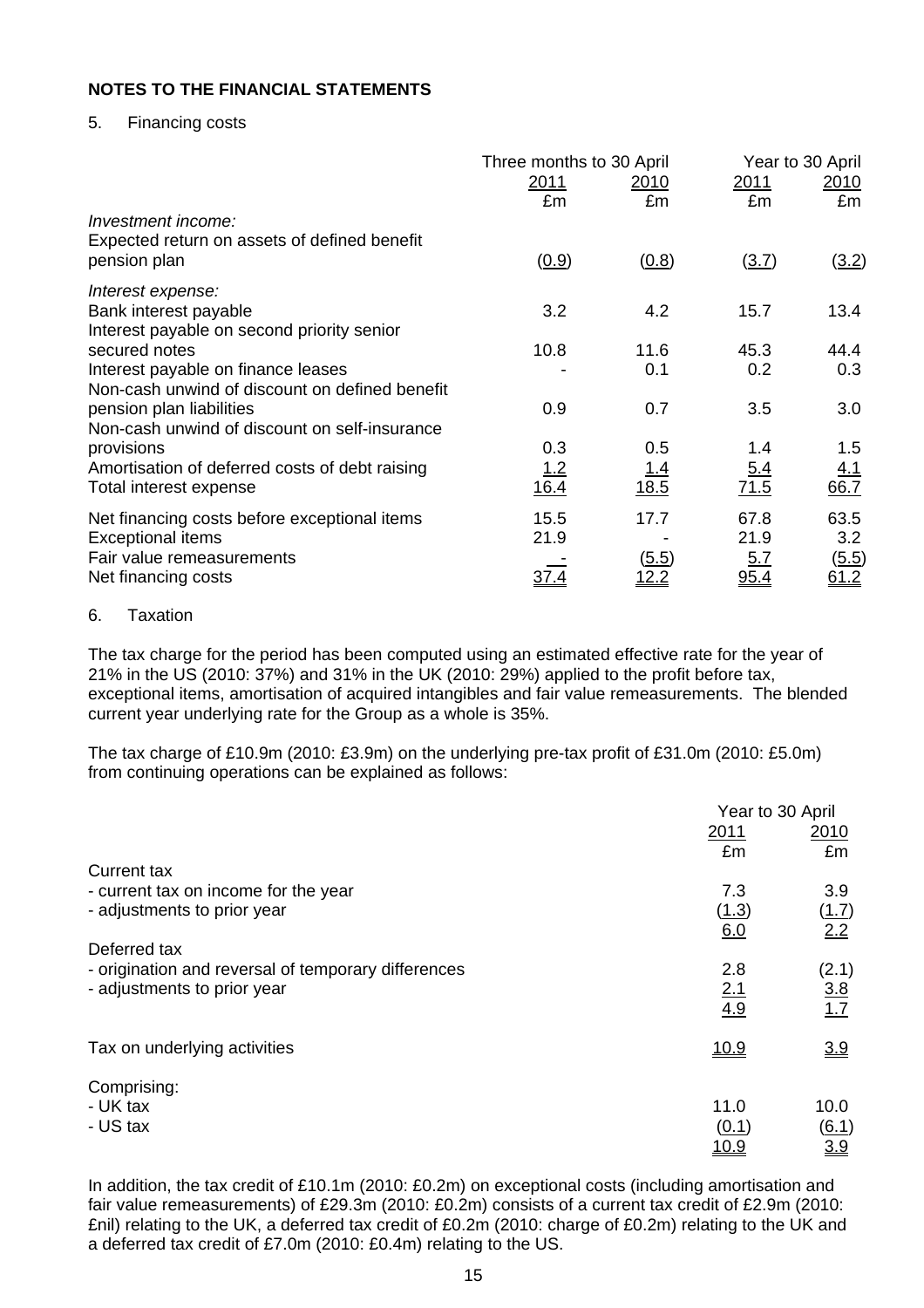# 7. Earnings per share

Basic and diluted earnings per share for the three and twelve months ended 30 April 2011 have been calculated based on the profit for the relevant period and on the weighted average number of ordinary shares in issue during that period (excluding shares held in treasury and by the ESOT over which dividends have been waived). Diluted earnings per share is computed using the result for the relevant period and the diluted number of shares (ignoring any potential issue of ordinary shares which would be anti-dilutive). These are calculated as follows:

|                                                                                                                                                            | Three months to<br>30 April |                       | Year to<br>30 April   |                                    |
|------------------------------------------------------------------------------------------------------------------------------------------------------------|-----------------------------|-----------------------|-----------------------|------------------------------------|
|                                                                                                                                                            | 2011                        | 2010                  | 2011                  | 2010                               |
| Profit for the financial period $(\text{Em})$<br>From continuing operations<br>From discontinued operations<br>From continuing and discontinued operations | (13.1)<br><u>13.1 </u>      | 1.3<br>1.3            | 0.9<br>0.9            | 1.1<br>$\frac{1.0}{2.1}$           |
| Weighted average number of shares (m) - basic<br>- diluted                                                                                                 | 497.7<br>505.6              | <u>497.6</u><br>503.5 | <u>497.7</u><br>504.2 | <u>497.6</u>                       |
| Basic earnings per share<br>From continuing operations<br>From discontinued operations<br>From continuing and discontinued operations                      | (2.6p)<br>(2.6p)            | 0.3p<br>0.3p          | 0.2p<br>0.2p          | 0.2p<br>0.2p<br>0.4p               |
| Diluted earnings per share<br>From continuing operations<br>From discontinued operations<br>From continuing and discontinued operations                    | (2.6p)<br>s.6p              | 0.3p<br><u>0.3p</u>   | 0.2p                  | 0.2p<br><u>0.2p</u><br><u>0.4p</u> |

Underlying earnings per share (defined in any period as the earnings before exceptional items, amortisation of acquired intangibles and fair value remeasurements for that period divided by the weighted average number of shares in issue in that period) and cash tax earnings per share (defined in any period as underlying earnings before other deferred taxes divided by the weighted average number of shares in issue in that period) may be reconciled to the basic earnings per share as follows:

|                                                                         | Three months to<br>30 April |               | Year to<br>30 April |                   |
|-------------------------------------------------------------------------|-----------------------------|---------------|---------------------|-------------------|
|                                                                         | <u>2011</u>                 | 2010          | 2011                | <u>2010</u>       |
| Basic earnings per share<br>Exceptional items, amortisation of acquired | (2.6p)                      | 0.3p          | 0.2p                | 0.4p              |
| intangibles and fair value remeasurements                               | 4.6 <sub>p</sub>            | (1.0p)        | 5.9 <sub>p</sub>    | (0.2p)            |
| Tax on exceptionals, amortisation and remeasurements                    | <u>(1.6p)</u>               | 0.3p          | (2.1p)              |                   |
| Underlying earnings per share                                           | 0.4p                        | (0.4p)        | 4.0 <sub>p</sub>    | $0.\overline{2p}$ |
| Other deferred tax                                                      | (0.1p)                      | (0.2p)        | <u>1.0p</u>         | 0.4 <sub>p</sub>  |
| Cash tax earnings per share                                             | 0.3p                        | <u>(0.6p)</u> | 5.0p                | 0.6p              |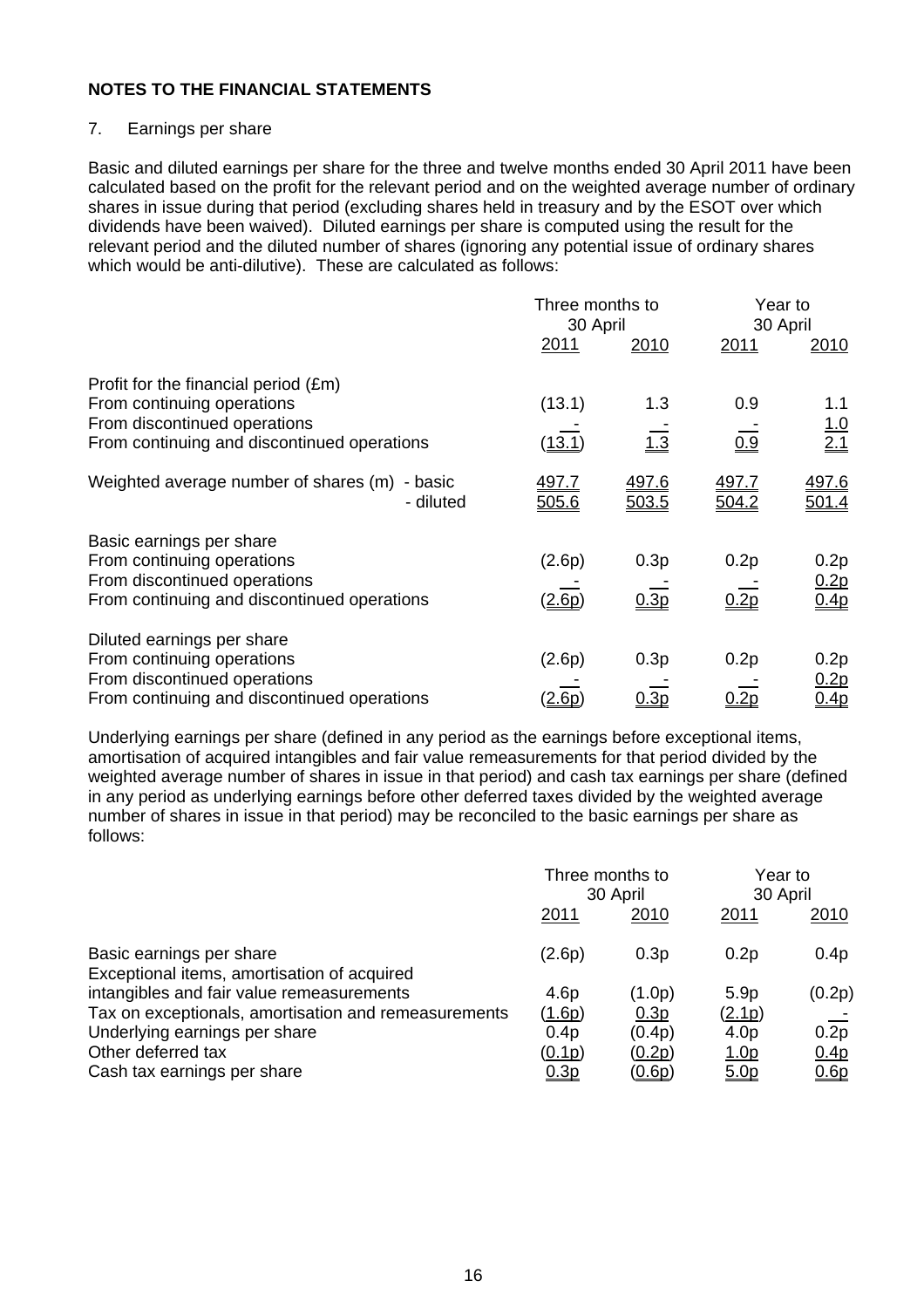### 8. Dividends

During the year, a final dividend in respect of the year ended 30 April 2010 of 2.0p (2009: 1.675p) per share and an interim dividend for the year ended 30 April 2011 of 0.93p (2010: 0.9p) per share were paid to shareholders.

### 9. Property, plant and equipment

|                                    | 2011        |                |                | 2010      |                |  |
|------------------------------------|-------------|----------------|----------------|-----------|----------------|--|
|                                    |             | Rental         |                | Rental    |                |  |
|                                    | equipment   |                | <u>Total</u>   | equipment | <u>Total</u>   |  |
| Net book value                     |             | £m             | £m             | £m        | £m             |  |
| At 1 May                           |             | 969.7          | 1,101.6        | 1,140.5   | 1,294.0        |  |
| Exchange difference                |             | (55.9)         | (62.5)         | (35.0)    | (39.3)         |  |
| <b>Reclassifications</b>           |             | (0.5)          |                | (3.6)     | (0.1)          |  |
| <b>Additions</b>                   |             | 202.4          | 224.8          | 55.6      | 63.4           |  |
| Acquisitions                       |             | 11.7           | 12.1           | 0.1       | 0.1            |  |
| <b>Disposals</b>                   |             | (50.9)         | (54.8)         | (25.2)    | (29.9)         |  |
| Depreciation                       |             | <u>(162.0)</u> | (185.0)        | (162.7)   | (186.6)        |  |
| At 30 April                        |             | 914.5          | <u>1.036.2</u> | 969.7     | <u>1,101.6</u> |  |
| Called up share capital<br>10.     |             |                |                |           |                |  |
| Ordinary shares of 10p each:       |             |                |                |           |                |  |
|                                    | 2011        |                | 2010           | 2011      | 2010           |  |
|                                    | Number      |                | Number         | £m        | £m             |  |
| Authorised                         | 900,000,000 |                | 900,000,000    | 90.0      | 90.0           |  |
| Allotted, called up and fully paid | 553,325,554 |                | 553,325,554    | 55.3      | 55.3           |  |

There were no movements in shares authorised or allotted during the period. At 30 April 2011, 50m shares were held by the Company and a further 5.6m shares were held by the Company's Employee Share Ownership Trust.

### 11. Notes to the cash flow statement

|                                                            | Year to 30 April |               |
|------------------------------------------------------------|------------------|---------------|
|                                                            | 2011             | 2010          |
|                                                            | £m               | £m            |
| Cash flow from operating activities<br>a)                  |                  |               |
| Operating profit before exceptional items and amortisation | 98.8             | 68.5          |
| Depreciation                                               | 185.0            | 186.6         |
| EBITDA before exceptional items                            | 283.8            | 255.1         |
| Profit on disposal of rental equipment                     | (5.6)            | (2.0)         |
| Profit on disposal of other property, plant and equipment  | (0.8)            | (0.1)         |
| (Increase)/decrease in inventories                         | (2.6)            | 0.2           |
| (Increase)/decrease in trade and other receivables         | (21.2)           | 10.8          |
| Increase in trade and other payables                       | 24.7             | 1.0           |
| Exchange differences                                       | (0.2)            | 0.1           |
| Other non-cash movements                                   | <u>1.6</u>       | 0.5           |
| Cash generated from operations before exceptional items    |                  |               |
| and changes in rental equipment                            | <u> 279.7</u>    | <u> 265.6</u> |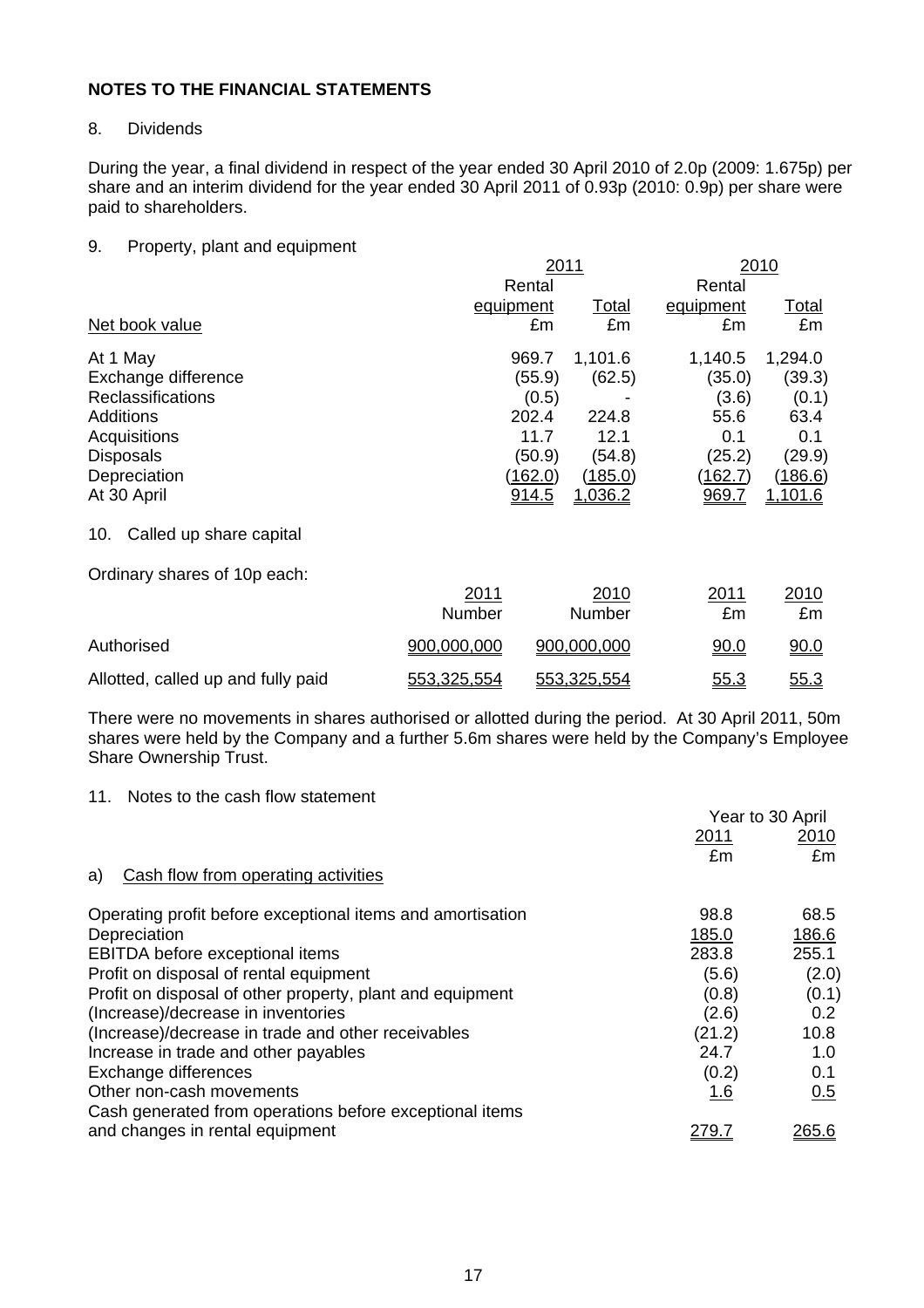### 11. Notes to the cash flow statement (continued)

|                                             |              |               |              |              | Year to 30 April |
|---------------------------------------------|--------------|---------------|--------------|--------------|------------------|
|                                             |              |               |              | <u>2011</u>  | 2010             |
| Reconciliation of net debt<br>b)            |              |               |              | £m           | £m               |
|                                             |              |               |              |              |                  |
| Decrease/(increase) in cash in the period   |              |               |              | 35.9         | (53.1)           |
| Decrease in debt through cash flow          |              |               |              | (39.7)       | (124.4)          |
| Change in net debt from cash flows          |              |               |              | (3.8)        | (177.5)          |
| Exchange differences<br>Non-cash movements: |              |               |              | (73.1)       | (36.9)           |
| - deferred costs of debt raising            |              |               |              | 21.0         | 7.3              |
| - capital element of new finance leases     |              |               |              | 2.6          | 0.2              |
| Reduction in net debt in the period         |              |               |              | (53.3)       | (206.9)          |
| Opening net debt                            |              |               |              | 829.0        | 1,035.9          |
| Closing net debt                            |              |               |              | <u>775.7</u> | 829.0            |
| Analysis of net debt<br>C)                  |              |               |              |              |                  |
|                                             | 1 May        | Exchange      | Cash         | Non-cash     | 30 April         |
|                                             | 2010         | movement      | <u>flow</u>  | movements    | 2011             |
|                                             | £m           | £m            | £m           | £m           | £m               |
| Cash                                        | (54.8)       | 0.1           | 35.9         |              | (18.8)           |
| Debt due within 1 year                      | 3.1          | (0.1)         | (3.0)        | 1.7          | 1.7              |
| Debt due after 1 year                       | 880.7        | (73.1)        | (36.7)       | 21.9         | 792.8            |
| Total net debt                              | <u>829.0</u> | <u>(73.1)</u> | <u>(3.8)</u> | 23.6         | <u>775.7</u>     |
| <b>Acquisitions</b><br>d)                   |              |               |              |              |                  |
|                                             |              |               |              |              | Year to 30 April |
|                                             |              |               |              | 2011         | <u> 2010</u>     |
|                                             |              |               |              | £m           | £m               |
| Cash consideration paid                     |              |               |              | 34.8         | 0.2              |

Details of the Group's cash and debt are given in the Review of Fourth Quarter, Balance Sheet and Cash Flow accompanying these financial statements.

### 12. Acquisitions

£35m was spent on acquisitions in the year with the main transaction being Sunbelt's acquisition of the entire issued share capital of Empire Scaffold LLC ("Empire") on 10 January 2011.

### Empire

Empire was acquired for US\$39m (£25m) with additional deferred cash consideration of \$1.5m (£1.0m) payable depending on Empire's profits in the year to 31 August 2011. Empire is a specialist provider of scaffold rental, erection and dismantlement services principally to the Gulf Coast petrochemical industry. This acquisition has enabled us to expand our specialty scaffolding services from the US eastern seaboard into new markets along the Gulf Coast.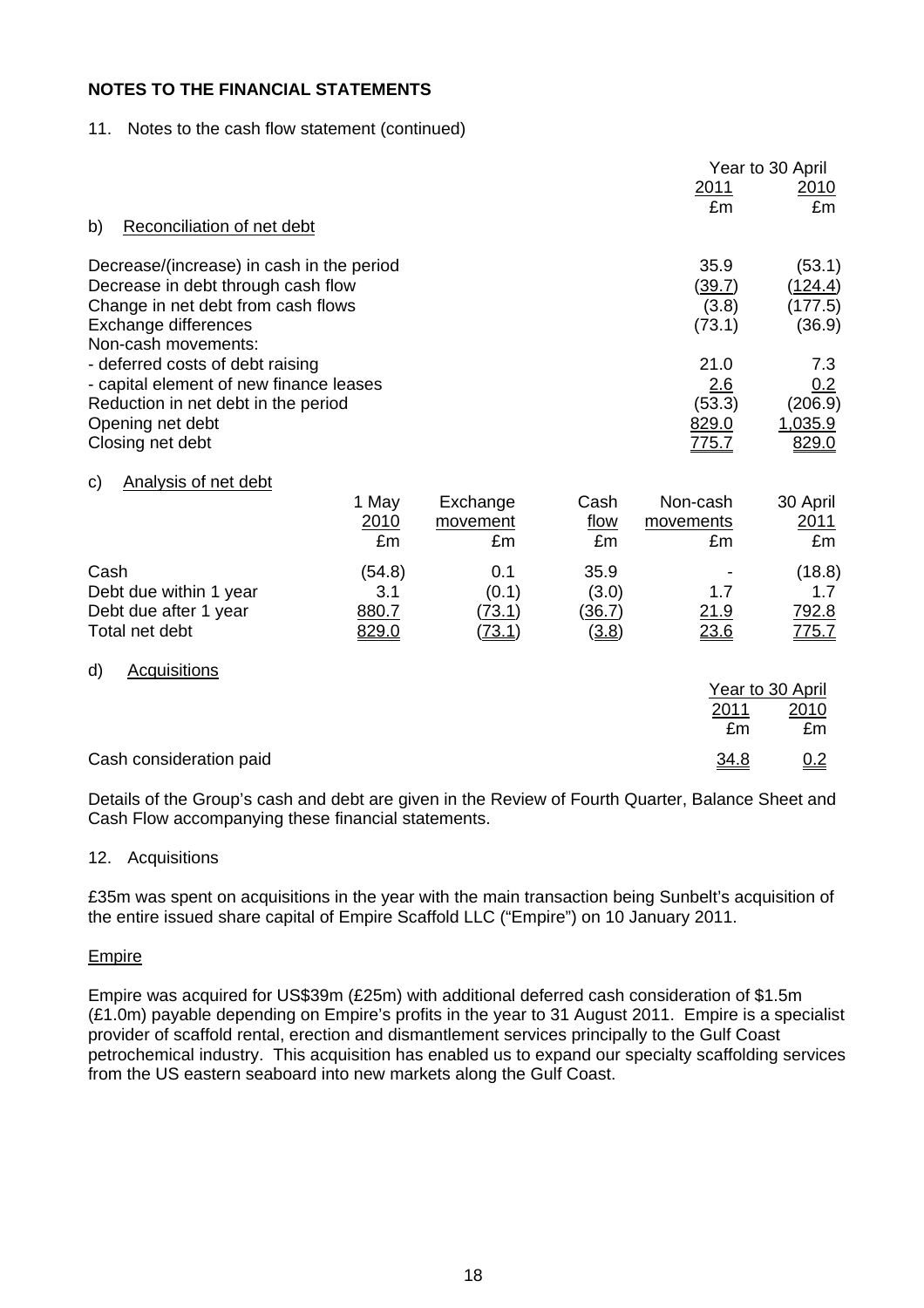# 12. Acquisitions (continued)

The net assets acquired and the provisional goodwill arising on the acquisition are as follows:

|                                                   | Acquiree's  | At provisional |
|---------------------------------------------------|-------------|----------------|
|                                                   | book value  | fair value     |
|                                                   | £m          | £m             |
| Net assets acquired                               |             |                |
| Trade and other receivables                       | 6.6         | 6.4            |
| Cash and cash equivalents                         | 0.3         | 0.3            |
| Property, plant and equipment                     |             |                |
| - rental equipment                                | 11.6        | 6.4            |
| - other assets                                    | 0.4         | 0.4            |
| Goodwill                                          | 4.4         |                |
| Intangible assets (brand name, customer contracts |             |                |
| and relationships)                                |             | 6.4            |
| Trade and other payables                          | (2.0)       | (2.0)          |
| Deferred tax liabilities                          | (2.8)       | (3.6)          |
|                                                   | <u>18.5</u> | 14.3           |
| Consideration:                                    |             |                |
| - cash paid and payable                           |             | 25.0           |
| - deferred consideration to be satisfied in cash  |             | 1.0            |
|                                                   |             | 26.0           |
|                                                   |             |                |
| Goodwill                                          |             | 11.7           |

The goodwill arising can be attributed to the key management personnel, workforce and safety record of the acquired business and the benefits the Group expects to derive from the acquisition. This goodwill is not deductible for tax purposes.

Trade receivables at acquisition were £5.0m at fair value, net of £0.4m provision for debts which may not be collected, and had a gross face value of £5.4m. Other receivables include prepaid expenses and accrued revenue.

Empire's revenue and operating profit in the period from the date of acquisition to 30 April 2011 were £12.3m (\$19.3m) and £1.2m (\$1.9m) respectively. Had the acquisition taken place on 1 May 2010 then Group reported revenue and operating profit for the year ended 30 April 2011 would have been higher by £19.2m (\$30.0m) and £2.4m (\$3.8m) respectively.

# **Other**

In addition £10m was paid in the year to acquire £5.3m of tangible and £4.7m of intangible fixed assets.

### 13. Contingent liabilities

The Group is subject to periodic legal claims in the ordinary course of its business, none of which is expected to have a significant impact on the Group's financial position.

In Spring 2011, following audits of the tax returns of the Group's US subsidiaries for the four years ended 30 April 2009, the US Internal Revenue Service ("IRS") issued revised assessments and associated notices of interest and penalties arising from its reclassification of certain US intercompany debt in those years from debt to equity and its consequent recharacterisation of US interest payments to the UK as equity-like distributions. The revised assessments would result in additional net tax payments due of \$32m together with interest and penalties of \$13m. Detailed protest letters setting out the reasons why we disagree with these assessments and believe that no adjustment is warranted were submitted to the IRS on 29 March 2011.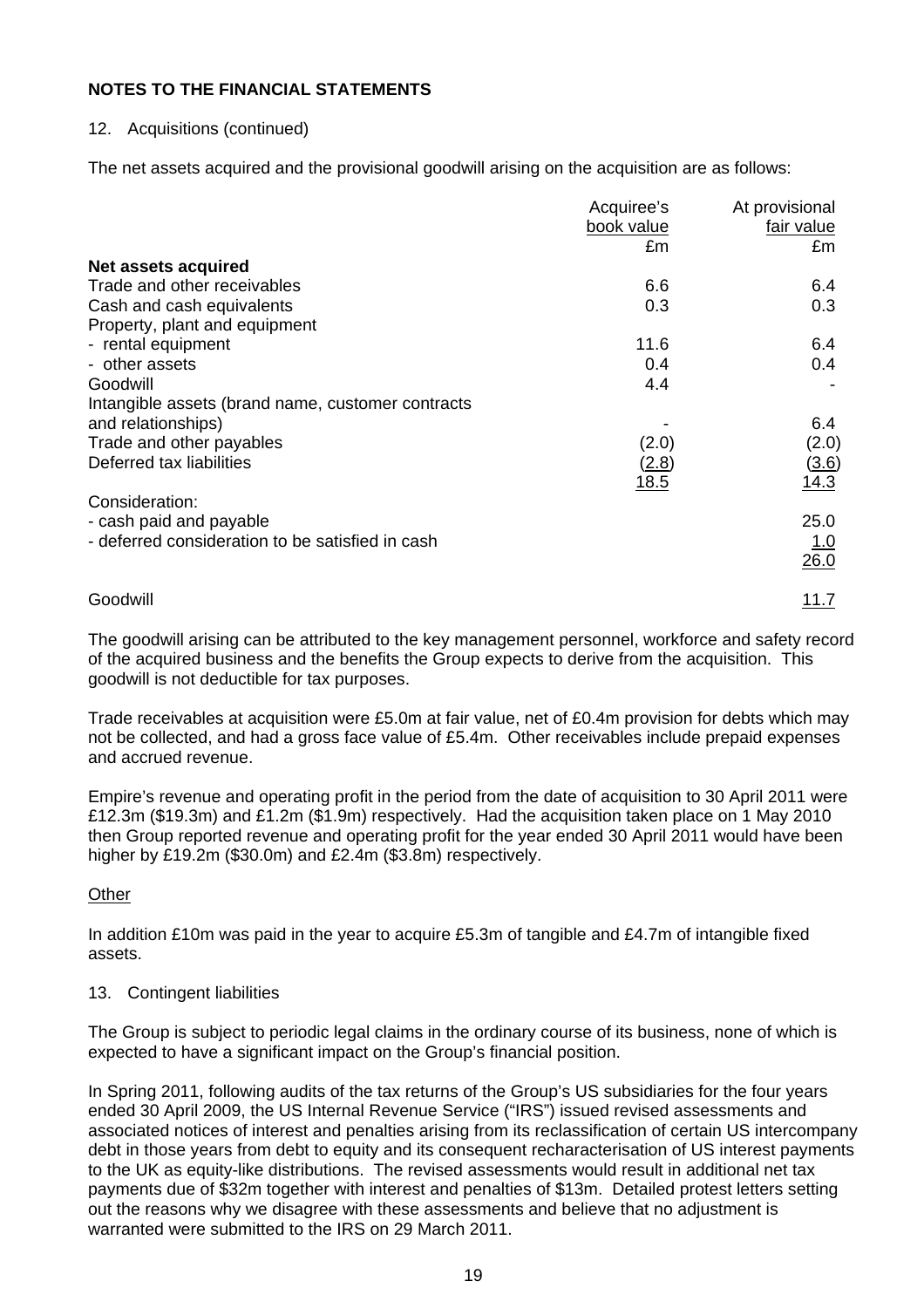If, contrary to our view, the IRS prevailed in its arguments then the Group has been advised that application to the UK tax authorities under the Competent Authority procedure should enable a corresponding adjustment reducing UK intercompany interest receivable and hence UK tax to be agreed. Taking account of this UK offset, the estimated impact of the IRS's proposed adjustments at 30 April 2011 would be to increase current tax payable by £27m, current tax receivable by £7m, deferred tax liabilities by £51m and deferred tax assets by £43m while shareholders' equity would reduce by approximately £28m.

Having taken external professional advice, the directors consider that the adjustments proposed by the IRS audit team have no merit and intend to defend this position vigorously. Whilst the procedures that have to be followed to resolve this sort of tax issue make it likely that it will be some years before the eventual outcome is known, the Board does not anticipate this matter having any material impact on the Group's results or financial position.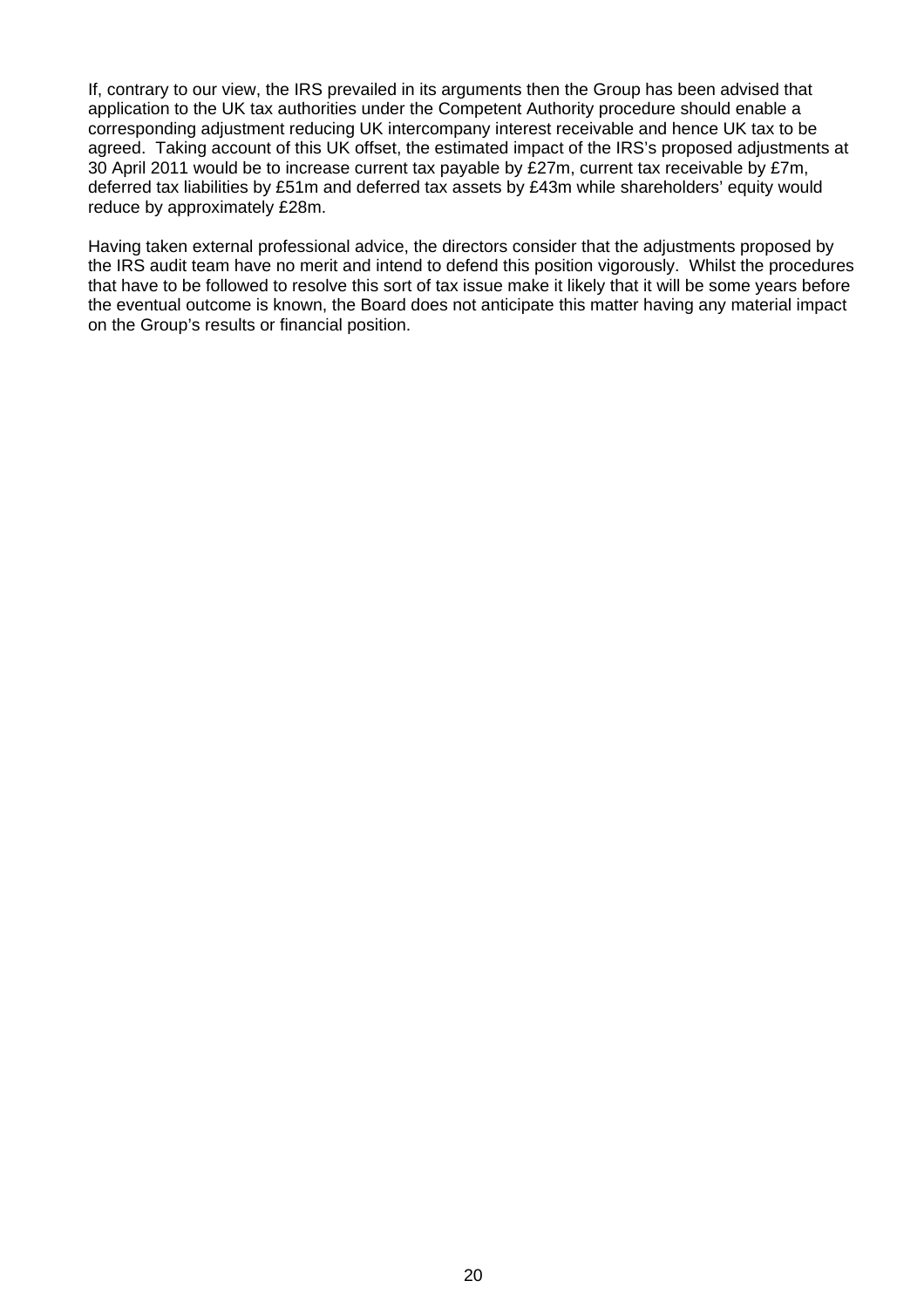| <b>Fourth quarter</b>                                                                                                                                                   |                        | Revenue                |                              | <b>EBITDA</b>                 | Operating profit                           |                                        |
|-------------------------------------------------------------------------------------------------------------------------------------------------------------------------|------------------------|------------------------|------------------------------|-------------------------------|--------------------------------------------|----------------------------------------|
|                                                                                                                                                                         | 2011                   | 2010                   | 2011                         | 2010                          | 2011                                       | 2010                                   |
| Sunbelt in \$m                                                                                                                                                          | 321.0                  | 259.2                  | 90.2                         | 81.4                          | 33.7                                       | 24.4                                   |
| Sunbelt in £m<br>A-Plant<br>Group central costs                                                                                                                         | 198.2<br>44.6<br>242.8 | 169.0<br>41.1<br>210.1 | 55.4<br>9.8<br>(1.9)<br>63.3 | 53.2<br>10.0<br>(1.9)<br>61.3 | 20.5<br>(0.4)<br>(1.9)<br>18.2             | 16.0<br>0.5<br>(1.9)<br>14.6           |
| Net financing costs<br>Profit/(loss) before tax, exceptionals and amortisation<br><b>Exceptional items</b><br>Amortisation<br>Total Group (loss)/profit before taxation |                        |                        |                              |                               | (15.5)<br>2.7<br>(21.9)<br>(0.7)<br>(19.9) | (17.7)<br>(3.1)<br>5.5<br>(0.5)<br>1.9 |
| Margins<br>Sunbelt<br>A-Plant<br>Group                                                                                                                                  |                        |                        | 28.1%<br>22.0%<br>26.1%      | 31.4%<br>24.4%<br>29.2%       | 10.5%<br>$-1.0\%$<br>7.5%                  | 9.4%<br>1.2%<br>7.0%                   |

### **REVIEW OF FOURTH QUARTER, BALANCE SHEET AND CASH FLOW**

Fourth quarter results reflect improving market conditions with rental revenue growing in Sunbelt by 19% to \$273m and by 6% to £41m at A-Plant. Sunbelt's 19% rental revenue growth reflected 6% more fleet on rent, 6% yield improvement and a first-time contribution from Empire Scaffold which was acquired in January. A-Plant's 6% rental revenue growth reflected 2% more fleet on rent and 4% yield growth. Reflecting higher used equipment sales in 2010/11 as we stepped up fleet replacement expenditure, total revenue grew by 24% at Sunbelt and by 9% at A-Plant.

Operating costs (before depreciation) in the US grew 30% or \$53m to \$231m reflecting a \$17m increase in the cost of used equipment sold as we stepped up investment for fleet replacement and consequently sold more equipment and other, largely non-recurring, cost growth including a first time impact from the Empire acquisition. UK operating costs before depreciation rose 12% also reflecting growth in costs for used equipment sold and other, largely non-recurring, cost growth.

As a result there was a £4m increase in Q4 underlying operating profit to £18m with the Group's underlying operating profit margin rising to 7.5% (2010: 7.0%). The underlying pre-tax profit for the fourth quarter was £3m (2010: loss of £3m) reflecting the operating profit growth and a reduced £15m net financing cost. After one-time costs of £22m relating to the renewal of the Group's ABL senior debt facility and the redemption, in April, of the \$250m 2015 senior secured notes and intangible amortisation of £1m, the statutory loss before tax for the quarter was £20m (2010: profit of £2m).

### **Balance sheet**

#### Fixed assets

Capital expenditure in the year was £225m (2010: £63m) with £202m invested in the rental fleet (2010: £56m).

Expenditure on rental equipment was again entirely for replacement and comprised 90% of total capital expenditure with the balance relating to the delivery vehicle fleet, property improvements and computer equipment. Capital expenditure by division was as follows:

|                                                                                                                                        | 2011                                    | 2010                                               |
|----------------------------------------------------------------------------------------------------------------------------------------|-----------------------------------------|----------------------------------------------------|
| Sunbelt in \$m                                                                                                                         | <u>295.0</u>                            | 69.6                                               |
| Sunbelt in £m<br>A-Plant<br>Total rental equipment<br>Delivery vehicles, property improvements and computers<br><b>Total additions</b> | 176.9<br>25.5<br>202.4<br>22.4<br>224.8 | 45.5<br><u> 10.1</u><br>55.6<br><u>7.8</u><br>63.4 |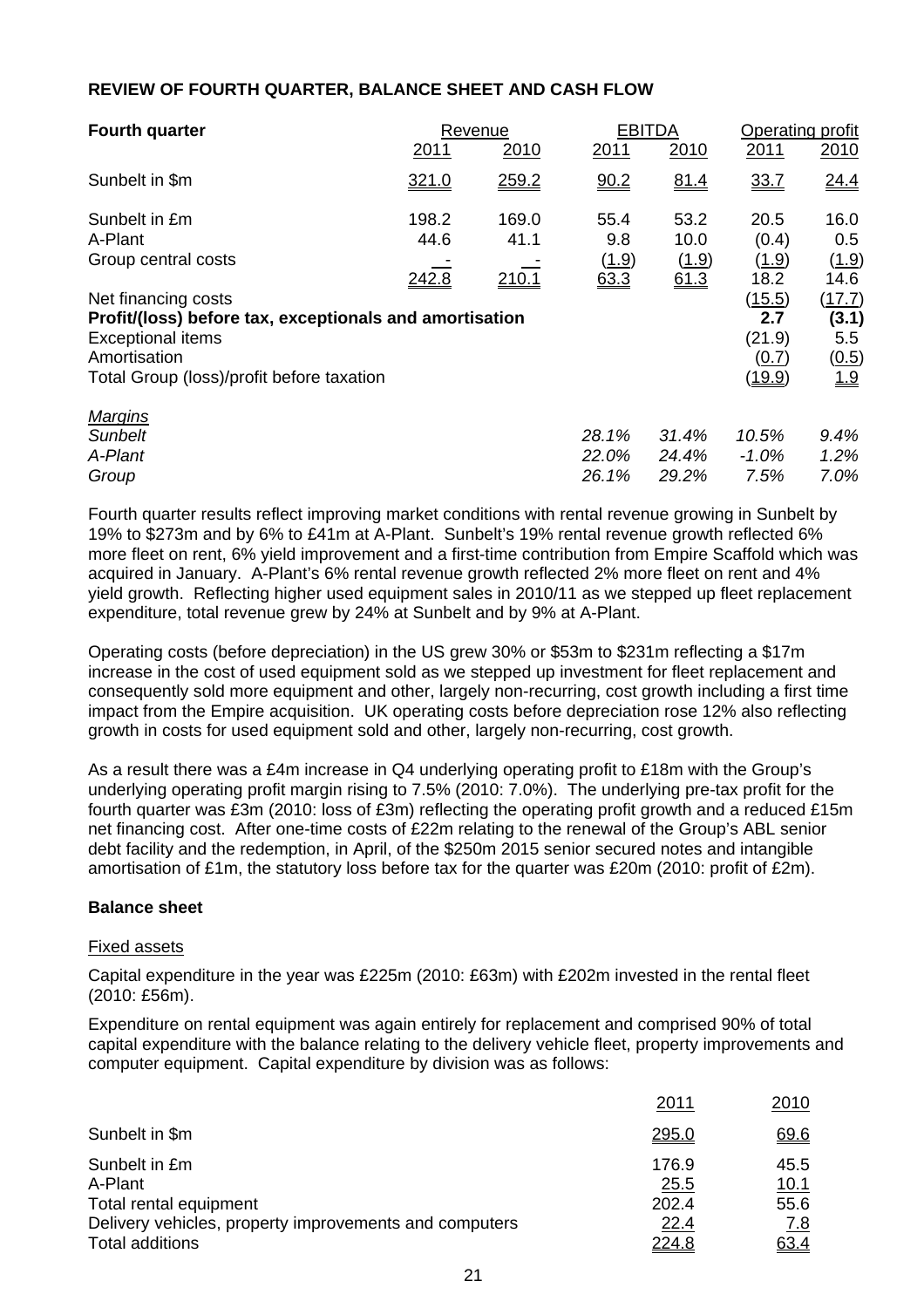The average age of the Group's serialised rental equipment, which constitutes the substantial majority of our fleet, at 30 April 2011 was 44 months (2010: 44 months) weighted on a net book value basis. Sunbelt's fleet had an average age of 44 months (2010: 46 months) comprising 47 months for aerial work platforms which have a longer life and 39 months for the remainder of its fleet while A-Plant's fleet had an average age of 42 months (2010: 36 months).

The original cost of the Group's rental fleet and the dollar and physical utilisation for the year ended 30 April 2011 is shown below:

|                          | Rental fleet at original cost |                       | LTM                          |                           |                       |                         |
|--------------------------|-------------------------------|-----------------------|------------------------------|---------------------------|-----------------------|-------------------------|
|                          | 30 April 2011                 | 30 April 2010         | LTM<br>average               | LTM rental<br>revenue     | dollar<br>utilisation | physical<br>utilisation |
| Sunbelt in \$m           | 2,151                         | 2,094                 | 2,121                        | 1,084                     | 51%                   | 68%                     |
| Sunbelt in £m<br>A-Plant | 1.289<br><u>343</u><br>1,632  | 1,368<br>321<br>1,689 | 1.271<br>330<br><u>1,601</u> | 693<br><u> 154</u><br>847 | 51%<br><u>47%</u>     | 68%<br>69%              |

Dollar utilisation is defined as rental revenue divided by average fleet at original (or "first") cost and, in the year ended 30 April 2011, was 51% at Sunbelt (2010: 47%) and 47% at A-Plant (2010: 48%). Physical utilisation is time-based utilisation, which is calculated as the daily average of the original cost of equipment on rent as a percentage of the total value of equipment in the fleet at the measurement date and, in the year ended 30 April 2011, was 68% at Sunbelt (2010: 64%) and 69% at A-Plant (2010: 69%). At Sunbelt, physical utilisation is measured for equipment with an original cost in excess of \$7,500 which comprised approximately 90% of its fleet at 30 April 2011.

### Trade receivables

Receivable days at 30 April were 46 days (2010: 45 days). The bad debt charge for the year ended 30 April 2011 as a percentage of total turnover was 0.8% (2010: 1.2%). Trade receivables at 30 April 2011 of £132m (2010: £114m) are stated net of provisions for bad debts and credit notes of £14m (2010: £16m) with the provision representing 9.4% (2010: 12.0%) of gross receivables.

### Trade and other payables

Group payable days were 57 days in 2011 (2010: 88 days) with capital expenditure related payables, which have longer payment terms, totalling £58m (2010: £28m). Payment periods for purchases other than rental equipment vary between seven and 45 days and for rental equipment between 30 and 120 days.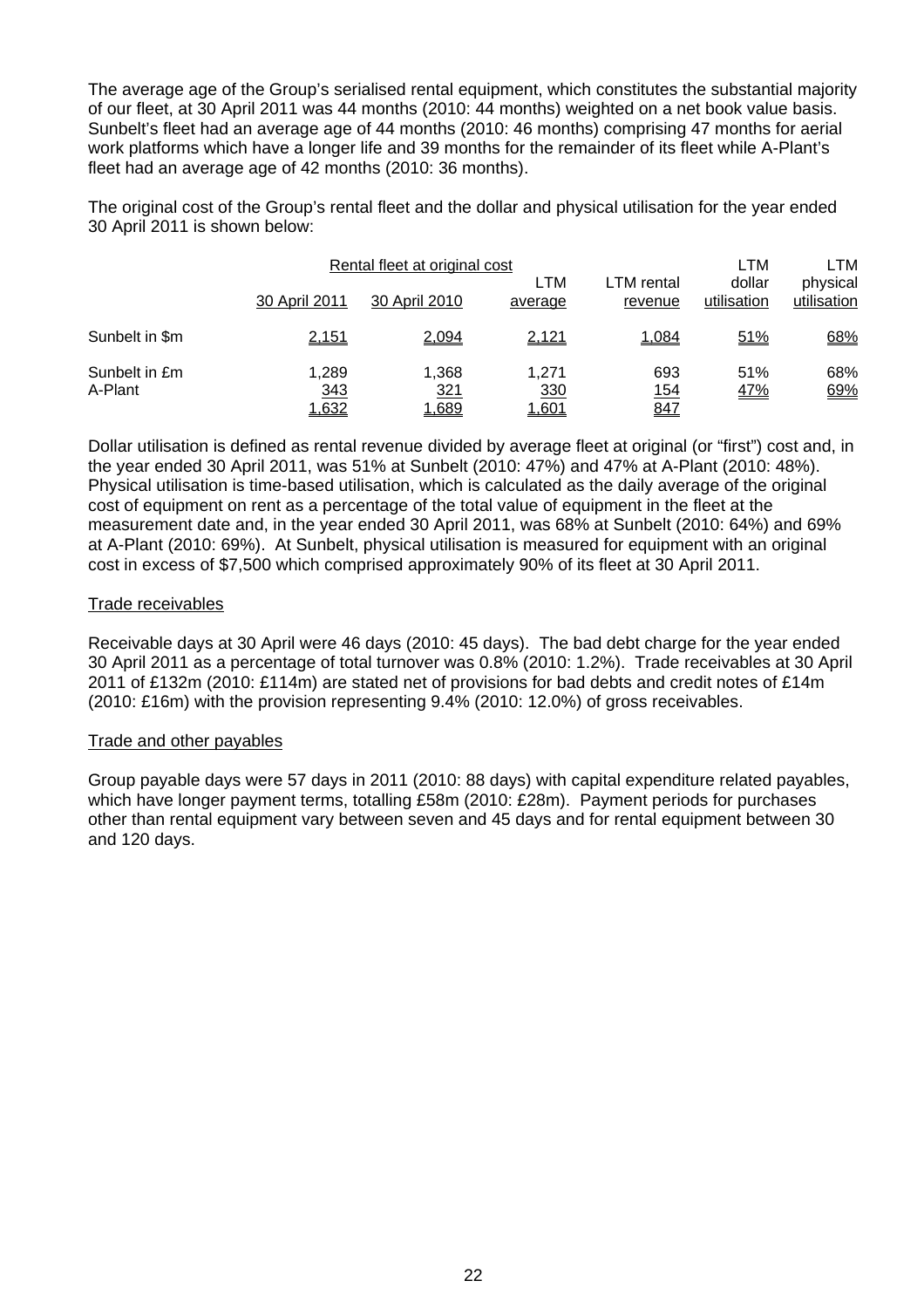|                                                       | Year to 30 April |               |
|-------------------------------------------------------|------------------|---------------|
|                                                       | <u>2011</u>      | 2010          |
|                                                       | £m               | £m            |
| <b>EBITDA before exceptional items</b>                | 283.8            | <u>255.1</u>  |
| Cash inflow from operations before exceptional        |                  |               |
| items and changes in rental equipment                 | 279.7            | 265.6         |
| Cash conversion ratio*                                | 98.6%            | 104.1%        |
| Maintenance rental capital expenditure paid           | (182.2)          | (36.1)        |
| Payments for non-rental capital expenditure           | (20.4)           | (6.7)         |
| Rental equipment disposal proceeds                    | 55.0             | 26.8          |
| Other property, plant and equipment disposal proceeds | 4.5              | 4.0           |
| Tax (paid)/received (net)                             | (4.3)            | 0.3           |
| Financing costs paid                                  | (66.7)           | (54.7)        |
| Cash flow before exceptional costs                    | 65.6             | 199.2         |
| Exceptional costs paid                                | (12.0)           | (8.2)         |
| Total cash generated from operations                  | 53.6             | 191.0         |
| Business acquisitions/disposals                       | <u>(34.8)</u>    | (0.7)         |
| <b>Total cash generated</b>                           | 18.8             | 190.3         |
| Dividends paid                                        | (14.6)           | (12.8)        |
| Purchase of own shares by the ESOT                    | <u>(0.4)</u>     |               |
| Decrease in net debt                                  | 3.8              | <u> 177.5</u> |

\* Cash inflow from operations before exceptional items and changes in rental equipment as a percentage of EBITDA before exceptional items.

Cash inflow from operations before exceptional items and changes in rental equipment grew 5% to £280m. As end markets recovered leading to increased profits on sale of fixed assets (which are included in EBITDA but not in cash inflow from operations) and slightly higher working capital, the cash conversion ratio reverted to a more normal level of 98.6% compared to the unusually high ratio of 104.1% achieved last year during recession.

Total payments in the year for capital expenditure (rental equipment and other PPE) were £202m, a little below the £225m of capital expenditure delivered in the year due to the impact of supplier payment terms. Disposal proceeds received totalled £59m giving net payments for capital expenditure of £143m in the year (2010: £12m).

After financing costs paid of £67m, tax paid of £4m and exceptional costs of £12m (£5m of closed property costs originally provided in 2008/9 and the early redemption fee on the \$250m 8.625% senior secured notes redeemed in April 2011) the Group generated £54m of net cash inflow in the year (2010: £191m).

£35m of this net inflow was spent on acquisitions and £15m was distributed to shareholders through dividends and share purchases by our ESOT. The remaining £4m was applied to lower outstanding debt.

#### Net debt

|                                                       | 2011         | 2010          |
|-------------------------------------------------------|--------------|---------------|
|                                                       | £m           | £m            |
| First priority senior secured bank debt               | 467.1        | 367.5         |
| Finance lease obligations                             | 3.0          | 3.5           |
| 8.625% second priority senior secured notes, due 2015 |              | 160.2         |
| 9% second priority senior secured notes, due 2016     | 324.4        | 352.6         |
|                                                       | 794.5        | 883.8         |
| Cash and cash equivalents                             | (18.8)       | <u>(54.8)</u> |
| Total net debt                                        | <u>775.7</u> | 829.0         |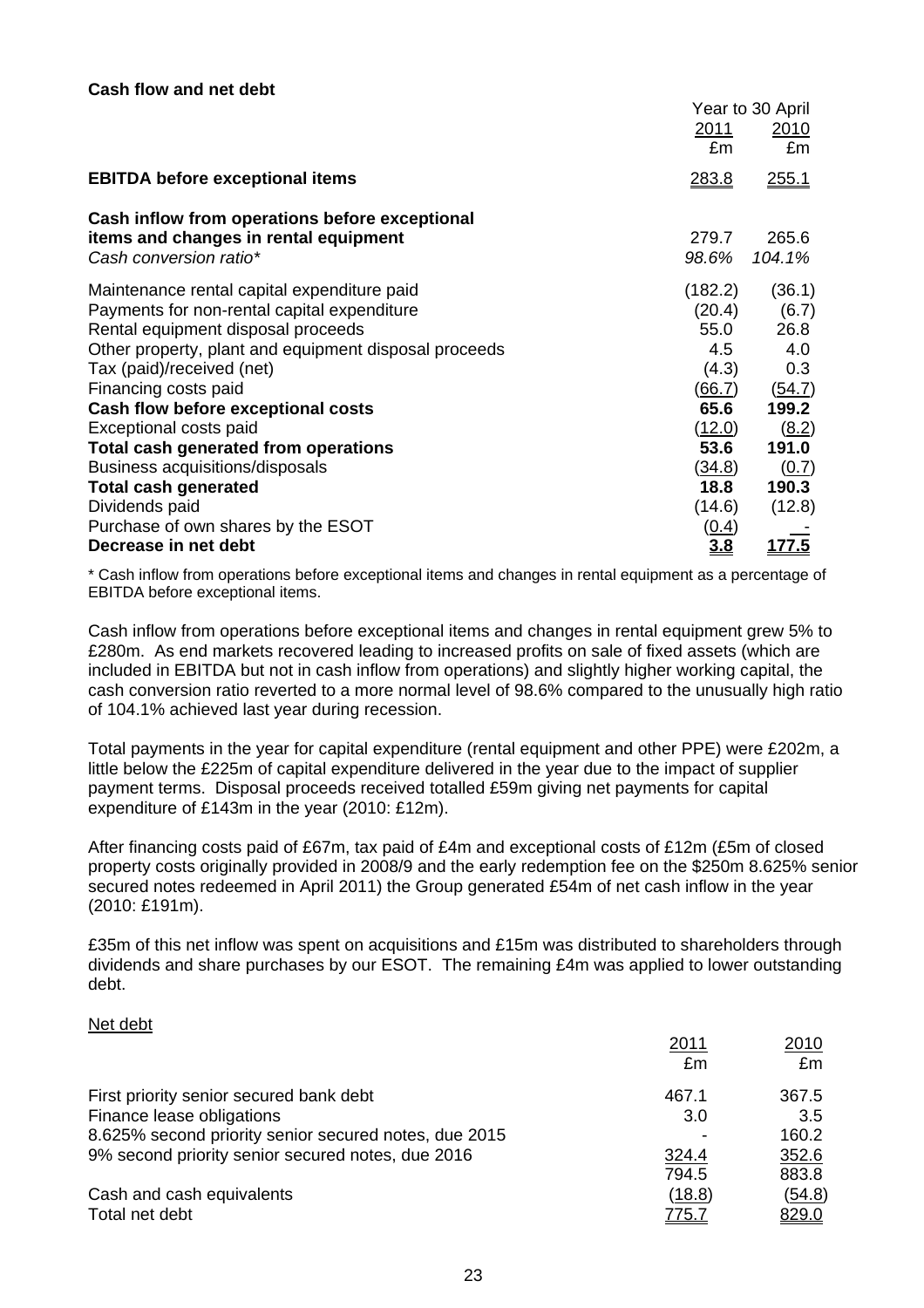Net debt at 30 April 2011 was £776m (30 April 2010: £829m) which includes a translation reduction in the year of £73m reflecting the strengthening of the pound against the dollar. The Group's underlying EBITDA for the year ended 30 April 2011 was £284m and the ratio of net debt to reported underlying EBITDA was therefore 2.7 times at 30 April 2011 (2010: 3.2 times).

Under the terms of our renewed asset-based senior bank facility, \$1.4bn is now committed for five years until March 2016. At 30 April 2011 the amount of the facility utilised was \$823m (including letters of credit totalling \$27m), substantially lower than the committed facility. In addition the Group retains the \$550m 9% senior secured notes which are committed until August 2016.

Our debt facilities therefore remain committed for the long term, with an average of 5.1 years remaining at 30 April 2011. The weighted average interest cost of these facilities (including non-cash amortisation of deferred debt raising costs) is now approximately 5.5%. Financial performance covenants under the remaining 9% senior secured note issue is only measured at the time new debt is raised. There are two financial performance covenants under the asset-based first priority senior bank facility:

- funded debt to LTM EBITDA before exceptional items not to exceed 4.0 times; and
- a fixed charge ratio (comprising LTM EBITDA before exceptional items less LTM net capital expenditure paid in cash over the sum of scheduled debt repayments plus cash interest, cash tax payments and dividends paid in the last twelve months) which must be equal to or greater than 1.1.

These covenants do not, however, apply when availability (the difference between the borrowing base and facility utilisation) exceeds \$168m. At 30 April 2011 excess availability under the bank facility was \$479m (\$537m at 30 April 2010) making it unlikely that covenants will be measured. Additionally, although the senior debt covenants were not required to be measured at 30 April 2011, the Group was in compliance with both of them at that date. Accordingly, the Board continues to believe that it is appropriate to prepare the accounts on a going concern basis.

### **Financial risk management**

The Group's trading and financing activities expose it to various financial risks that, if left unmanaged, could adversely impact on current or future earnings. Although not necessarily mutually exclusive, these financial risks are categorised separately according to their different generic risk characteristics and include market risk (foreign currency risk and interest rate risk), credit risk and liquidity risk.

### Market risk

The Group's activities expose it primarily to interest rate and currency risk. Interest rate risk is monitored on a continuous basis and managed, where appropriate, through the use of interest rate swaps whereas the use of forward foreign exchange contracts to manage currency risk is considered on an individual non-trading transaction basis. The Group is not exposed to commodity price risk or equity price risk as defined in IFRS 7.

### *Interest rate risk*

The Group has fixed and variable rate debt in issue with 41% of the drawn debt at a fixed rate as at 30 April 2011. The Group's accounting policy requires all borrowings to be held at amortised cost. As a result, the carrying value of fixed rate debt is unaffected by changes in credit conditions in the debt markets and there is therefore no exposure to fair value interest rate risk. The Group's debt that bears interest at a variable rate comprises all outstanding borrowings under the senior secured credit facility. The interest rates currently applicable to this variable rate debt are LIBOR as applicable to the currency borrowed (US dollars or pounds) plus 225bp.

The Group periodically utilises interest rate swap agreements to manage and mitigate its exposure to changes in interest rates. However, during the year ended and as at 30 April 2011, the Group had no such outstanding swap agreements. The Group also holds cash and cash equivalents, which earn interest at a variable rate.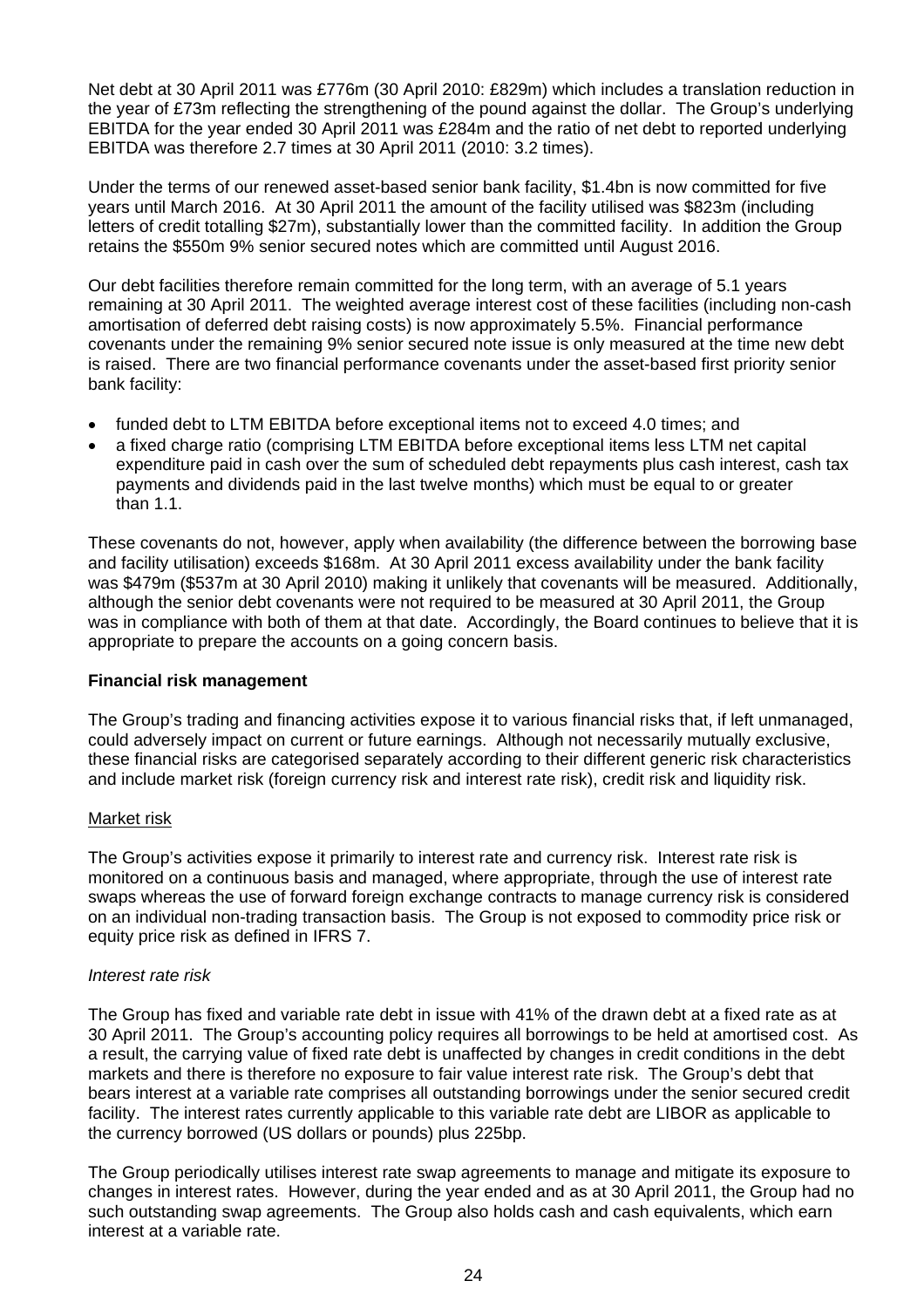### *Currency exchange risk*

Currency exchange risk is limited to translation risk as there are no transactions in the ordinary course of business that take place between foreign entities. The Group's reporting currency is the pound sterling. However, a majority of our assets, liabilities, revenue and costs is denominated in US dollars. The Group has arranged its financing such that virtually all of its debt is also denominated in US dollars so that there is a natural partial offset between its dollar-denominated net assets and earnings and its dollar-denominated debt and interest expense. At 30 April 2011, dollar denominated debt represented approximately 80% of the value of dollar denominated net assets (other than debt). Based on the current currency mix of our profits and on dollar debt levels, interest and exchange rates at 30 April 2011, a 1% change in the US dollar exchange rate would impact pre-tax profit by £0.4m.

The Group's exposure to exchange rate movements on trading transactions is relatively limited. All Group companies invoice revenue in their respective local currency and generally incur expense and purchase assets in their local currency. Consequently, the Group does not routinely hedge either forecast foreign exchange exposures or the impact of exchange rate movements on the translation of overseas profits into sterling. Where the Group does hedge, it maintains appropriate hedging documentation. Foreign exchange risk on significant non-trading transactions (e.g. acquisitions) is considered on an individual basis.

### Credit risk

The Group's financial assets are cash and bank balances and trade and other receivables. The Group's credit risk is primarily attributable to its trade receivables. The amounts presented in the balance sheet are net of allowances for doubtful receivables. The credit risk on liquid funds and derivative financial instruments is limited because the counterparties are banks with high credit ratings assigned by international credit rating agencies.

The Group has a large number of unrelated customers, serving over 500,000 during the financial year, and does not have any significant credit exposure to any particular customer. Each business segment manages its own exposure to credit risk according to the economic circumstances and characteristics of the markets they serve. The Group believes that management of credit risk on a devolved basis enables it to assess and manage credit risk more effectively. However, broad principles of credit risk management practice are observed across the Group, such as the use of credit rating agencies and the maintenance of a credit control function.

#### Liquidity risk

Liquidity risk is the risk that the Group could experience difficulties in meeting its commitments to creditors as financial liabilities fall due for payment.

The Group generates significant free cash flow (defined as cash flow from operations less replacement capital expenditure net of proceeds of asset disposals, interest paid and tax paid). This free cash flow is available to the Group to invest in growth capital expenditure, acquisitions and dividend payments or to reduce debt.

In addition to the free cash flow from normal trading activities, additional liquidity is available through the Group's ABL facility. At 30 April 2011, excess availability under this facility was \$479m (£287m).

#### **Principal risks and uncertainties**

The Group faces a number of risks and uncertainties in its day-to-day operations and it is management's role to mitigate and manage these risks. The Board has established a formal risk management process which has identified the following principal risks and uncertainties which could affect employees, operations, revenue, profits, cash flows and assets of the Group.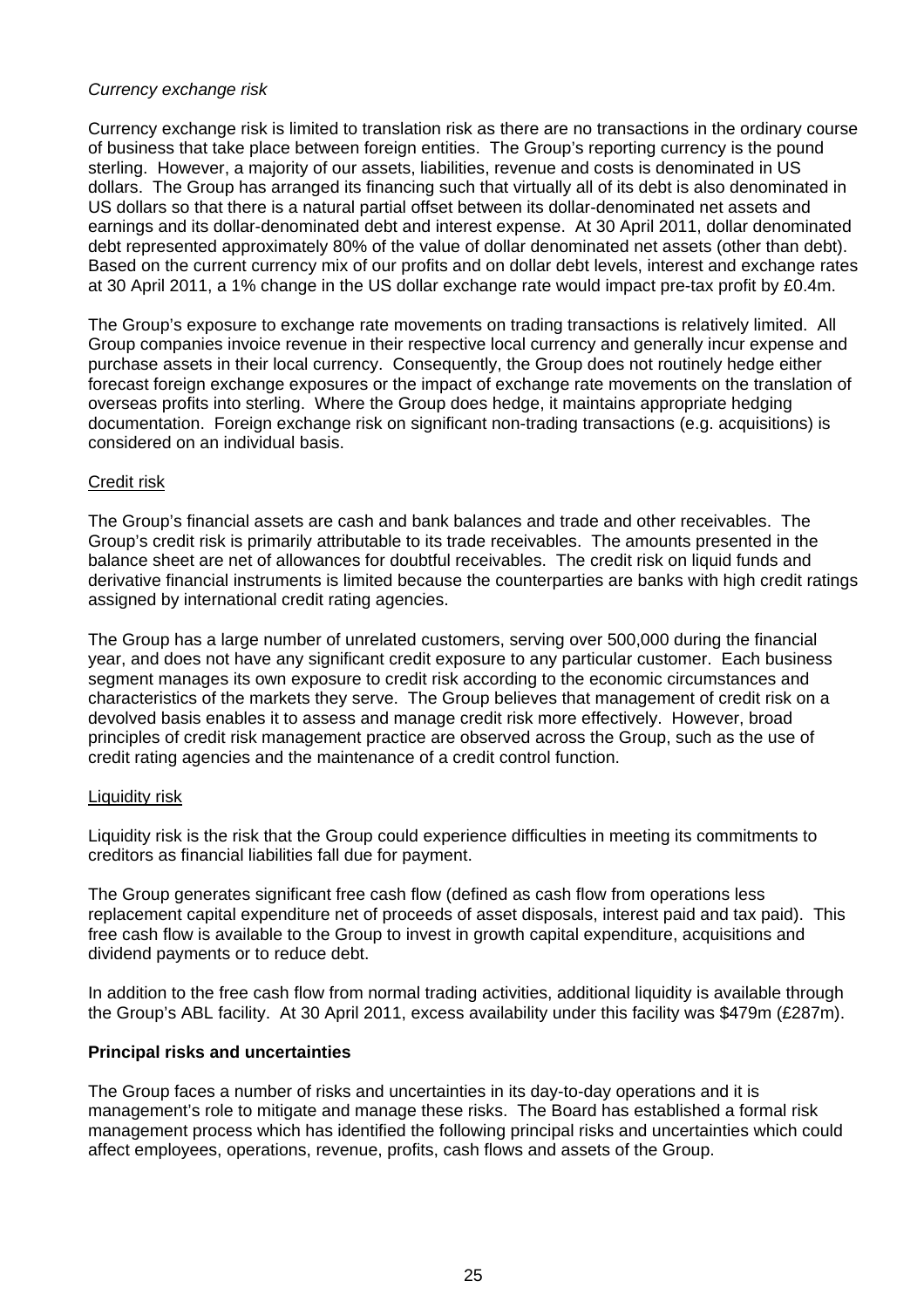# Economic conditions

# *Potential impact*

The construction industry, from which we earn the majority of our revenue, is cyclical with construction industry cycles typically lagging the general economic cycle by between six and 18 months. Thus, while the US economy is showing signs of improvement, our end markets are still declining and we may not see a significant improvement in our demand until markets improve.

### *Mitigation*

- Prudent management through the different phases of the cycle.
- Flexibility in the business model maintained to ensure adaptability whatever the economic environment.
- Capital structure and debt facilities arranged in recognition of the cyclical nature of our main end market.

# **Competition**

# *Potential impact*

The already competitive market could become even more competitive and we could suffer increased competition from large national competitors or small companies operating at a local level resulting in reduced market share and lower revenue.

# *Mitigation*

- Create commercial advantage by providing the highest level of service, consistently and at a price which offers value.
- Excel in the areas that provide barriers to entry to newcomers: industry-leading application of IT, experienced personnel and a broad network and equipment fleet.
- Regularly estimate and monitor our market share and track the performance of our competitors to ensure that we are performing effectively.

### **Financing**

### *Potential impact*

Debt facilities are only ever committed for a finite period of time and we need to plan to renew our facilities before they mature. If we were unable to complete this, there would be a default at maturity which could give lenders the right to assume control of our business or to liquidate our assets in order to recover their loan. Our loan agreements also contain conditions (known as covenants) with which we must comply.

### *Mitigation*

- Maintain conservative 2-3 times net debt to EBITDA leverage which helps minimise our refinancing risk.
- Maintain long debt maturities currently five years following March's ABL refinancing.
- Use of asset based senior facility means none of our debt contains quarterly financial covenants when excess availability (\$479m at year end) exceeds \$168m.

### Business continuity

### *Potential impact*

We are heavily dependent on technology for the smooth running of our business given the large number of both units of equipment we rent and of customers we deal with over the course of a year. A serious uncured failure in our point of sale IT platforms would have an immediate impact on our business, rendering us unable to record and track our high volume, low transaction value operations.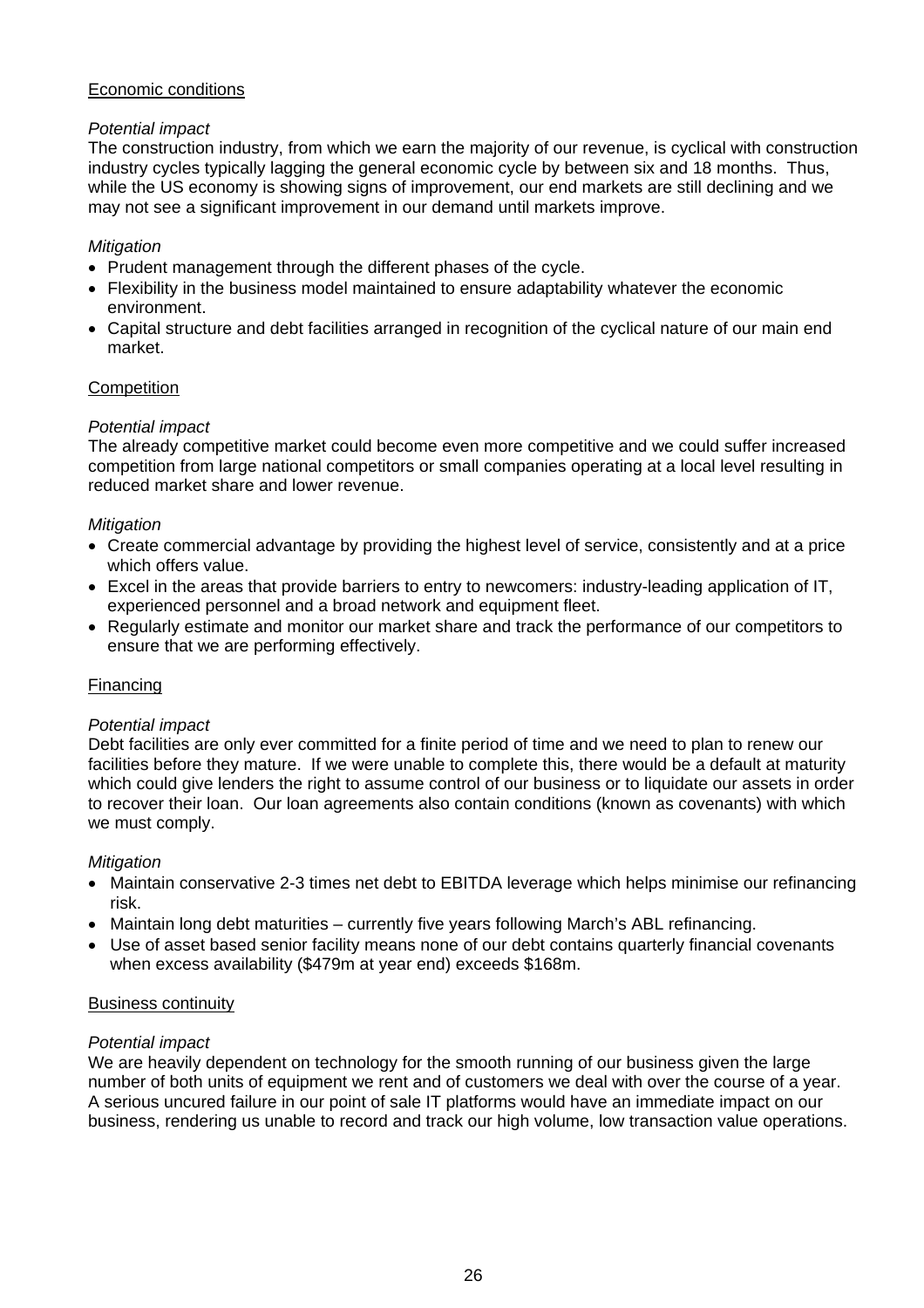# *Mitigation*

- Robust and well protected data centres with multiple data links to protect against the risk of failure.
- Detailed business recovery plans which are tested periodically.
- Separate near-live back-up data centres which are designed to be able to provide the necessary services in the event of a failure at the primary site.

# People

# *Potential impact*

Retaining and attracting good people is key to delivering superior performance and customer service.

Excessive staff turnover is likely to impact on our ability to maintain the appropriate quality of service to our customers and would ultimately impact our financial performance adversely.

# *Mitigation*

- Provide well structured and competitive reward and benefit packages that ensure our ability to attract and retain the employees we need.
- Ensure that our staff have the right working environment and equipment to enable them to do the best job possible and maximise their satisfaction at work.
- Invest in opportunities for our people to enhance their skills and develop their careers to the mutual benefit of both them and the Group.

# Health and safety

### *Potential impact*

Accidents happen which might result in injury to an individual, claims against the Group and damage to our reputation.

# *Mitigation*

- Maintain appropriate health and safety policies and procedures to reasonably guard our employees against the risk of injury.
- Induction and training programmes reinforce health and safety policies.
- Programmes to support our customers exercising their responsibility to their own workforces when using our equipment.

### Compliance with laws and regulations

### *Potential impact*

Failure to comply with the frequently changing regulatory environment could result in reputational damage or financial penalty.

# *Mitigation*

- Maintaining a legal function to oversee management of these risks and to achieve compliance with relevant legislation.
- Group-wide ethics policy and whistle blowing arrangements, by which employees may, in confidence, raise concerns about any alleged improprieties.
- Policies and practices evolve to take account of changes in legal obligations.
- Training and induction programmes ensure our staff receive appropriate training and briefing on the relevant policies. Competition law and the new UK Bribery Act were a particular focus this year.